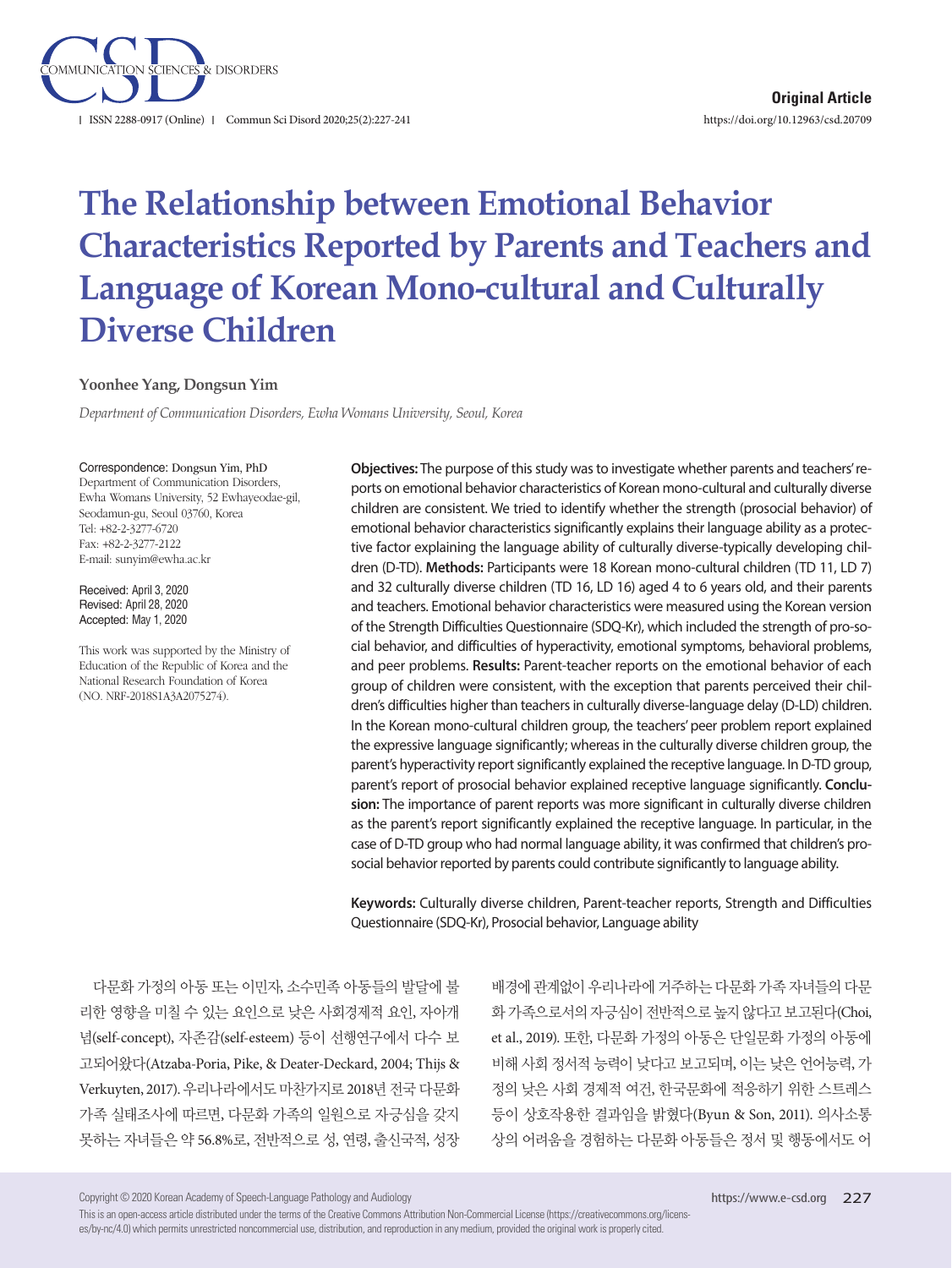

려움을 경험할 수 있으며, 사회적 갈등 맥락에서 적절한 문제해결능 력을 보이는 능력이 높은 언어능력과 관련된다고 보고되기도 한다 (Zadeh, Im-Bolter, & Cohen, 2007). 또한, 이민자 출신 학생들이 정 서행동의 모든 측면에서 매우 불안정한 발달을 보이기도 했는데, 이 들의 사회적 정서행동을 증진시켰을 때의 긍정적 효과는 학령전기 에 경제적으로 어려움을 겪고 있었으나 사회의 언어인 영어 사용능 력이부족하지않았던학생들에게나타났다(Sung, 2014). 이를통해 가정의 사회경제적 지위보다도 아동의 언어능력이 정서행동 특성 과 더 긴밀한 연관성을 나타낼 가능성에 대해 추론해볼 수 있다.

이처럼 아동들의 정서행동 특성은 크게 긍정적 특성과 부정적 특성의 두 가지 중요한 측면으로 나누어질 수 있는데, 효과적 관계 맺기에 필요한 사회지향행동은긍정적특성으로 분류되고, 부정적 특성으로는 내재화 문제인 정서증상, 외현화 문제인 과잉행동, 행동 문제, 또래문제 등이 포함된다(Goodman, 1997; Montroy, Bowles, Skibbe, & Foster, 2014; Rose-Krasnor, 1997). 이러한 정서행동 특성 은 지속적으로 언어와 학업성취 등과 관련이 있는 것으로 알려져 있다(Im & Jeong, 2010; Lee & Oh, 2019; O'Kearney & Goh, 2012; Valiente et al., 2011). 즉, 긍정적 정서행동 특성인 사회지향행동은 언어습득 및 학업성취에도 도움이 될 수 있으며, 부정적 정서행동 특성인 정서증상, 과잉행동, 행동문제, 또래문제 등은 언어습득 및 학업성취를 방해하는 요소가 될 수 있음을 추론해볼 수 있다. 실제 로 언어발달이 지연된 아동들은 또래 일반아동에 비해 정서행동 문제를 지니기 쉬운데, 이들이 의사소통에서 어려움을 경험하는 것이 타인과 관계 맺기를 어렵게 만들고, 자신의 요구와 감정을 표 현하는 것과 타인으로부터의 메시지를 이해하는 것의 어려움이 좌 절과 고통을 유발하기 때문이다(Brinton & Fujiki, 1993, 2010; Fujiki, Brinton, & Clarke, 2002; Ketelaars, Cuperus, Jansonius, & Verhoeven, 2010; Lindsay, Dockrell, & Strand, 2007; Tomblin, Zhang, Buckwalter, & Catts, 2000).

정서행동특성과언어능력은서로밀접한관련이있는것으로보 인다. 만약, 아동이 부주의, 과잉행동, 반항행동과 같은 외현화 행 동문제를 많이 보인다면, 이 문제행동이 언어 결함과도 유의한 상 관관계를 보인다고 보고되었다(Campbell, Shaw, & Gilliom, 2000; Lonigan et al., 1999). Bulotsky-Shearer, Dominguez와 Bell (2012) 은 사회적 위축행동이 낮은 언어능력과 관련된다고 하였으며, 특 히, 부족한 수용언어 능력을 지닌 경우 더 많은 정서행동 문제를 나 타낸다고 하였다. Adams, Snowling, Hennessy 그리고 Kind (1999) 는 강점 난점 설문지(SDQ; Strengths and Difficulties Questionnaire; Goodman, 1997)를 통해 '과잉행동(Hyperactive)'의 평가를 받은 아동은 언어적 핵심기술에서도 또래에 비해 저조한 수행을 보

였다고 보고하였다. 또한, 행동문제의 비율이 높은 어린 아동은 명 백히언어능력에서결함을보였다(Speltz, DeKlyen, Calderon, Greenberg, & Fisher, 1999). 이처럼 초기 문제행동이 언어 결함과 관련되 어 있음이 다수의 선행연구를 통해 보고되어 왔다(Hughes & Ensor, 2008).

이처럼 주로 아동의 정서행동상의 어려움과 언어문제의 관련성에 대해 보고한 선행연구가 다수 존재한다(O'Kearney & Goh, 2012; Valiente et al., 2011). 특히, 선행연구에서 사용한 정서행동 특성 측 정 도구는 아동 행동 체크리스트(CBCL, Child Behavior Checklist)와 같이 문제행동 또는 외현화 행동문제를 주로 기술한 것이 많 다(Achenbach et al., 2008; Valiente et al., 2011). 그러나, 강점 난점 설문지(SDQ)는 정서행동상의 난점뿐만 아니라 강점까지도 확인 할 수 있으며, 약 30개 언어로 번역되어 전세계적으로 널리 사용되 고, 부모 또는 교사가 5분 이내로 작성할 수 있을 만큼 간결하고 효 율적인 특징이 있다. 부정적인 정서행동 특성이 언어능력과 부적 상관관계를 지닐 수 있는 만큼, 긍정적 정서행동 특성인 사회지향 행동은 아동들의 언어능력과 정적으로 관련될 수 있어 이를 살펴 보기에 적합하다(Bagwell, Newcomb, & Bukowski, 1998; Campbell et al., 2000; St Clair, Pickles, Durkin, & Conti-Ramsden, 2011).

또한, 영유아기에는 아동이 주로 가족과 관계를 맺지만, 아이가 성장하여 어린이집이나 유치원과 같은 사회적 집단에 속하게 되면 아동의 관계망은 또래 및 교사로 확대된다. 이 시기의 또래관계는 아동과 가족 구성원의 관계, 혹은 아동과 교사의 관계와는 대조적 으로 상호성과 동등성을 기초로 하여 자발적으로 맺어진 관계이다 (Hartup, 1992). 선행 연구에 따르면, 친밀하고 지지적인 또래관계 를 형성한 아동들은 사회적 집단에서의 생활이 즐겁다고 느끼고, 높은 성취를 보일 뿐만 아니라 학교 적응력과 사회정서적 능력이 좋은 것으로 나타났다(Coolahan, Fantuzzo, Mendez, & McDermott, 2000). 반면, 또래로부터 수용 받지 못하거나 거부당하는 등 부정적인 또래관계를 형성한 아동들은 공격적 행동을 보이거나 외 로움, 우울감 등의 심리적 문제, 폭력의 피해 등으로 기관에서의 생 활에 적응하지 못하거나 성장하면서 부정적인 성격이 형성되어 원 만한 대인관계를 맺지 못하거나, 반사회적 문제를 보이는 성인이 될 가능성이 높았다(Bagwell et al., 1998). 이처럼 아동의 관계 맺기가 가족구성원에서 또래 및 교사로 확대되는 학령전기 및 학령기에는 부모와 교사의 보고를 함께 받기도 한다. 국내에서는 Lee와 Choi (2012)의 연구에서 만 3-5세 다문화 가정 유아 189명을 대상으로 보호요인과 행동문제에 대한 부모와 교사의 평가를 비교한 결과, 다문화 가정의 부모가 교사보다 전반적으로 자녀에 대해 부정적으 로 평가하는 경향이 있었다. Kim, Ahn과 Kim (2012)은 한국어판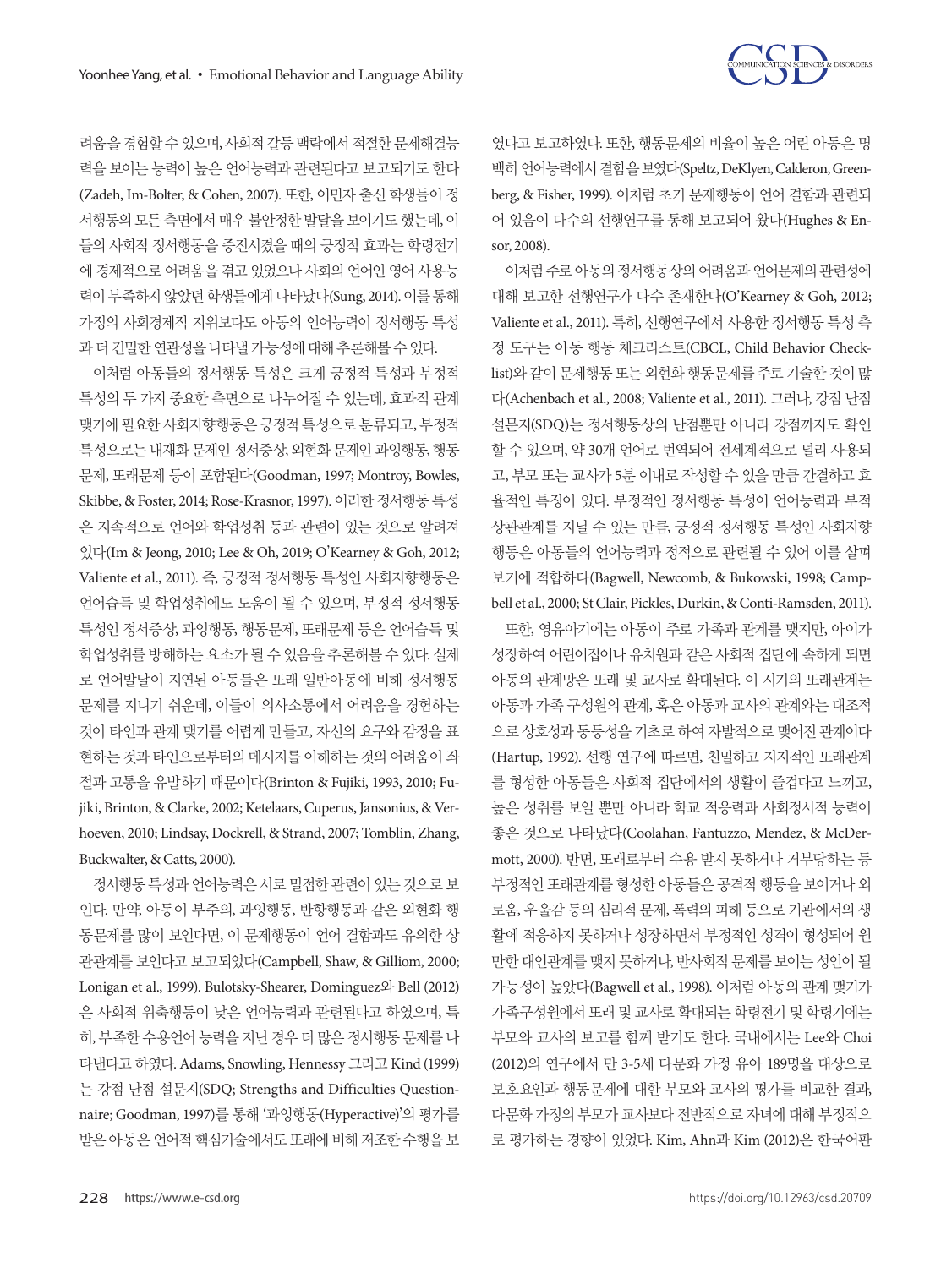강점 난점 설문지(SDQ-Kr)와 아동, 청소년 행동평가척도(K-CB-CL)를 통해 6-12세 아동의 부모와 교사의 보고를 비교한 결과, 모 든 척도에서 높은 상관이 나타났음을 보고하였다. 즉, 아동은 가정 과 학교 등 평가되는 장소와 환경에 따라 다양한 정서행동 특성을 나타낼 수 있지만, 아동에 대해 높은 이해와 많은 관심을 가진 부 모-교사 간 평가의 일관성이 나타난다면 아동의 정서행동 특성에 대한보고의신뢰도를더욱높여줄수있다.

**TION SCIENCES & DISORDERS** 

Conti-Ramsden, Mok, Pickles 그리고 Durkin (2013)의 연구에 서는 16세의 단순언어장애(Specific language impairment; SLI) 이 력을 지닌 139명, 또래 일반아동(Typically developing children; TD) 124명을 대상으로 강점 및 난점 설문지(SDQ)를 사용하여 정 서행동 특성을 살펴본 결과, SLI 아동이 또래 TD 아동에 비해 또래 문제를 더 많이 경험하였고, 정서증상, 과잉행동, 행동문제가 더 많 았음을 보고하였다. 그러나, SLI 집단과 TD 집단 중 대다수의 청소 년들은(SLI 87%, TD 96%) 정상 범주 내의 사회지향행동, 즉, 친 사 회적 행동을 나타내어 도움주기, 공유하기 등 타인에게 이로움을 주려고 하는 강점에서보다 난점(특히, 또래문제)에서 두 집단의 차 이가 더 크게 나타남을 알 수 있다(St Clair et al., 2011; Durkin & Conti-Ramsden, 2007). Hart, Fujiki, Brinton 그리고 Hart (2004) 의 연구에서는 교사 보고를 통해 단순언어장애(SLI) 아동들의 사 회적 행동에 대해 확인한 결과, 교사들이 SLI 아동에 대해 TD 아 동에 비해 더 과묵하고, 사회적 행동을 덜 보인다고 평가하였음을 확인하였다. 특히, 언어표현에 심각한 문제가 있는 아동들은 더 부 족한사회적행동을보였다.

그러나, 다문화 아동 중 상당수는 또래 단일문화 아동과 비교했 을 때 내면화 및 외현화 문제, 심리사회적 적응, 언어발달 등에서 유 의한 차이를 보이지 않는 것으로 보고되기도 한다(Kim, & Hong, 2017). 이는 다문화 가정 자녀를 둘러싼 위험요인을 완화시켜주는 보호요인이 존재함을 의미한다. 다문화 가정의 아동들을 둘러싼 사회·문화적, 언어적 환경에 의하면 다양한 위험요인이 산재해 있 고, 양질의 언어능력을 갖추기에도 또래 단일문화 아동에 비해 상 대적인 불리함을 지니고 있지만, 결국 좋은 언어능력이 그들을 문 화적 편견과 차별로부터 자유롭게 해줄 수 있다. 따라서 이들이 좋 은 언어능력을 갖출 수 있게 돕는 것은 필수적인 과업이며, 다문화 가족 및 아동에 대한 배타적 시선과 편견, 보이지 않는 교육의 불평 등, 사회경제적 자산에 대한 접근의 제한 등 상대적으로 다양한 위 험요인들을 확인하고 최소화할 수 있는 방안을 모색함과 동시에 더불어 이들을 보호해줄 수 있는 보호요인에 대한 접근이 이루어 져야 한다. 또한, 이들이 불리한 언어습득 맥락 속에서 성장함에도 불구하고 정상 언어발달 범주에 속해 있다면, 이들의 잔존하는 언 어능력을설명해줄보호요인이존재할것으로추론해볼수있다.

이에 본 연구에서는 다무화 아동 집다을 언어발달지여 아동(Culturally diverse children with language delay, D-LD)과 언어능력이 평균 범주에 속하는 일반 아동(Culturally diverse typically developing children, D-TD)으로 나누고, 또래 한국 단일문화 아동 집단 (일반, 언어발달지연)과 비교하여 정서행동 특성에 대한 부모-교사 의 보고가 일치하는지, 집단 간 차이가 유의한지 살펴보고, 다문화 및 단일문화 아동 집단 각각의 언어능력과 가장 상관이 높고 강력 한 설명력을 지닌 정서행동 특성(부모 또는 교사의 보고)은 무엇인 지 확인하고자 하였으며, 궁극적으로는 다문화 아동 집단 중 언어 능력이 잔존하는 일반 아동(D-TD) 집단의 경우 교사 또는 부모의 보고 중 정서행동 특성에서의 강점이 이들의 언어능력을 가장 잘 설명하는지확인하고자하였다.

이에 대한 세부적인 연구질문은 다음과 같다.

- 1. 다문화 아동 집단(D-TD, D-LD) 및 또래 한국 단일문화 아동 집단(K-TD, K-LD)의 정서행동 특성에 대한 부모-교사의 보고 는일치하는가?
- 2. 다문화아동집단(D-TD, D-LD) 및또래한국단일문화아동집 단(K-TD, K-LD)의 정서행동 특성은 집단 간 차이가 유의한가?
- 3. 다문화 아동(D) 및 또래 한국 단일문화 아동(K) 집단, 그리고 D-TD, D-LD, K-TD, K-LD 각각에서 언어능력과 정서행동 특 성은유의한상관관계를보이는가?
- 4. 다문화 아동(D) 및 또래 한국 단일문화 아동(K) 집단, 그리고 D-TD, D-LD, K-TD, K-LD 각각에서 교사 또는 부모의 보고 중 어떤 정서행동 특성 보고가 언어능력을 가장 잘 설명하는 가? 그 중, 다문화 일반아동(D-TD) 집단의 경우 교사 또는 부 모의 보고 중 정서행동 특성의 강점이 이들의 언어능력을 유의 하게설명하는가?

# 연구방법

### 연구대상

본 연구는 만 4-6세 한국 단일문화 일반 아동(Korean typically developing children, K-TD) 11명, 한국 단일문화 언어발달지연 아 동(Korean children with language delay, K-LD) 7명, 다문화 일반 아동(Culturally diverse typically developing children, D-TD) 16명, 다문화 언어발달지연 아동(Culturally diverse children with language delay, D-LD) 16명, 총 50명을 대상으로 하였다. 언어장애의 유무를 확인하기 위해 전문가의 언어검사결과에만 의존하는 것으 로는 충분하지 않을 수 있으므로 주양육자의 보고를 통해 보완하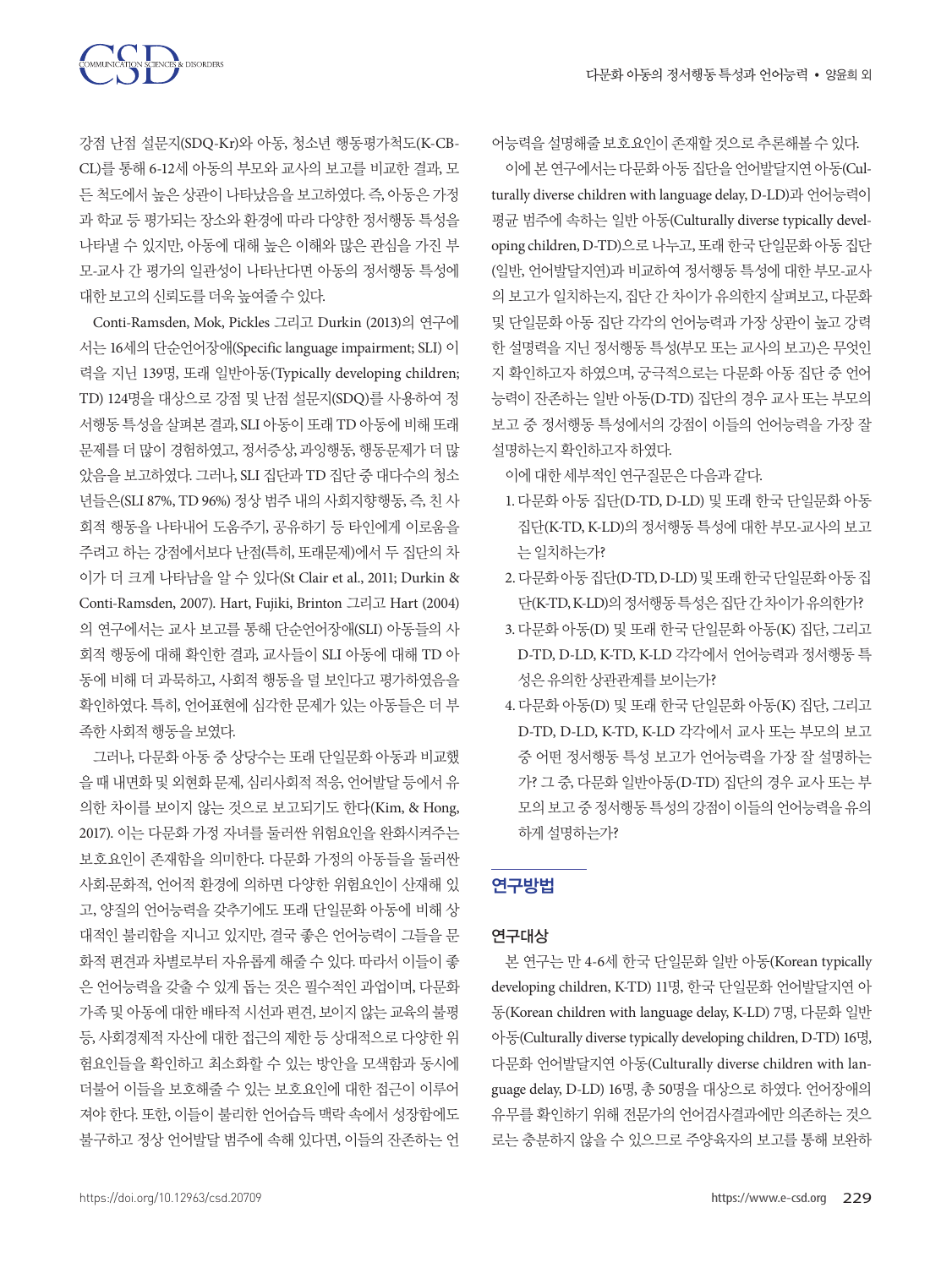

여야 한다는 선행연구에 근거하여 표준화검사도구(Receptive & Expressive Vocabulary Test, REVT; Kim, Hong, Kim, Jang, & Lee, 2009)뿐만 아니라 부모보고(Korean Brief Parent Report, KBPR; Han & Yim, 2018)를 함께 받았다(Bishop & McDonald, 2009). KBPR은 공인타당도와 신뢰도(Cronbach's α=.827)가 검증된 바 있다(Han & Yim, 2018).

한국 단일문화 일반 아동(K-TD)은 (1) 부모가 모두 한국인으로 한국에서 출생하였으며 가정 및 교육기관에서 한국어를 유창하게 구사하는 아동으로, (2) 한국어판 카우프만 아동용 지능검사(K-ABC, Moon & Byun, 2003)의 비언어성 척도에서 85점(-1 SD) 이상 으로 정상 발달 범주에 속하며, (3) 취학 전 아동의 수용언어 및 표 현언어 척도(PRES; Kim, Sung, & Lee, 2003) 결과 수용언어 및 표 현언어 점수가 모두 -1 SD 이상, (4) 수용 · 표현어휘력 검사(REVT; Kim et al., 2009) 결과 수용 어휘 및 표현 어휘 점수가 모두 -1 SD 이 상, (5) 부모 보고형 아동 언어 능력 평가도구(KBPR, Han & Yim, 2018)를 통해 부모로부터 아동의 현재 언어발달에 문제가 없는 것 으로 보고되고, (6) 주양육자 또는 교사에 의해 임상적 수준의 감각 (시청각), 정서 및 행동, 운동발달의 이상을 보이지 않는 아동을 연 구대상으로하였다.

한국 단일문화 언어발달지연 아동(K-LD)은 (1) 부모가 모두 한 국인으로 한국에서 출생하였으며 가정 및 교육기관에서 한국어를 유창하게 구사하는 아동으로, (2) 한국어판 카우프만 아동용 지능 검사(K-ABC; Moon & Byun, 2003)의 비언어성 척도에서 85점(-1 SD) 이상으로 정상 발달 범주에 속하며, (3) 취학 전 아동의 수용언 어 및 표현언어 척도(PRES; Kim et al., 2003) 결과 수용언어 또는 표현언어 점수가 -1.25 SD 미만, (4) 수용 · 표현 어휘력 검사(REVT; Kim et al., 2009) 결과 수용 어휘 또는 표현 어휘 점수가 -1.25 SD 미 만, (5) 부모 보고형 아동 언어 능력 평가도구(KBPR, Han & Yim, 2018)를 통해 부모로부터 아동의 현재 언어발달에 문제가 있는 것 으로 보고되며, (6) 주양육자 또는 교사에 의해 언어발달지연에 대 한 보고를 받았으나 임상적 수준의 감각(시청각), 정서 및 행동, 운 동발달의이상을보이지않는아동을연구대상으로하였다.

다문화 일반 아동(D-TD)은 (1) 결혼이민자 및 귀화자 등과의 사 이에서한국에서출생하여한국어를제1언어로사용하는아동으로, (2) 한국어판 카우프만 아동용 지능검사(K-ABC; Moon & Byun, 2003)의 비언어성 척도에서 85점(-1 SD) 이상으로 정상 발달 범주 에 속하며, (3) 취학 전 아동의 수용언어 및 표현언어 척도(PRES; Kim et al., 2003) 결과 수용언어 및 표현언어 점수가 모두 -1 SD 이 상, (4) 수용 · 표현 어휘력 검사(REVT; Kim et al., 2009) 결과 수용 어휘 및 표현 어휘 점수가 모두 -1 SD 이상, (5) 부모 보고형 아동 언

어 능력 평가도구(KBPR; Han & Yim, 2018)를 통해 부모로부터 아 동의 현재 언어발달에 문제가 없는 것으로 보고되고, (6) 주양육자 또는 교사에 의해 임상적 수준의 감각(시청각), 정서 및 행동, 운동 발달의이상을보이지않는아동을연구대상으로하였다.

다문화 언어발달지연(D-LD) 아동은 (1) 결혼이민자 및 귀화자 등과의 사이에서 한국에서 출생하여 한국어를 제1언어로 사용하 는 아동으로, (2) 한국어판 카우프만 아동용 지능검사(K-ABC; Moon & Byun, 2003)의 비언어성 척도에서 85점(-1 SD) 이상으로 정상 발달 범주에 속하며, (3) 취학 전 아동의 수용언어 및 표현언어 척도(PRES; Kim et al., 2003) 결과 수용언어 또는 표현언어 점수가 -1.25 SD 미만, (4) 수용·표현 어휘력 검사(REVT; Kim et al., 2009) 결과 수용 어휘 또는 표현 어휘 점수가 -1.25 SD 미만, (5) 부모 보고 형 아동 언어 능력 평가도구(KBPR; Han & Yim, 2018)를 통해 부 모로부터 아동의 현재 언어발달에 문제가 있는 것으로 보고되며, (6) 주양육자 또는 교사에 의해 언어발달지연에 대한 보고를 받았 으나 임상적 수준의 감각(시청각), 정서 및 행동, 운동발달의 이상 을보이지않는아동을연구대상으로하였다.

연구참여 아동 가정의 사회경제적지위(socio economic statues, SES)를 확인하기 위해 아동 아버지의 교육연수, 어머니의 교육연수 를 조사하였으며, 다문화가정 아동 어머니의 출신국적을 확인하였 다. 아버지의 교육연수의 평균은 K-TD 아동의 아버지의 경우 15.82 년(SD=1.662), K-LD 아동 아버지는 15.00년(SD=2.517), D-TD 아 동 아버지는 12.69년(SD=1.887), D-LD 아버지는 12.73년(SD= 1.944)이었다. 사후분석(Bonferroni) 실시 결과, K-TD 집단의 아버 지는 D-TD, D-LD 집단 아버지의 교육연수에 비해 유의하게 높았 다(*p*<.01). 어머니 교육연수의 평균은 K-TD 아동의 어머니의 경우 15.64년(SD=1.206), K-LD 아동의 어머니는 15.29년(SD=2.360), D-TD 아동의 어머니는 12.25년(SD=2.793), D-LD 아동의 어머니 는 10.71년(SD =3.646)이었다. 사후분석(Bonferroni) 실시 결과, K-TD 집단의 어머니는 D-TD (*p*<.05), D-LD (*p*<.01) 집단 어머니 의 교육연수에 비해 유의하게 높았으며, K-LD 집단의 어머니는 D-LD 집단 어머니의 교육연수에 비해 유의하게 높았다(*p*<.01). 어 머니 국적은 D-TD 집단 내에서 베트남 7명(43.75%), 중국 6명(37.50%), 필리핀 2명(12.50%), 기타 1명(6.25%)이었으며, D-LD 집단 내에서 베트남 9명(56.25%), 중국 3명(18.75%), 필리핀 2명(12.50%), 캄보디 아 1명(6.25%), 기타 1명(6.25%)이었다. 세부내용은 Table 1에 제시 하였다.

아동의 연령은 네 집단 간 유의한 차이가 없었다(*F*(3,49) =.770, *p*=.516). 아동의 수용언어능력은 K-TD 집단 52.36점(SD=7.15), K-LD 집단 42.29점(SD =10.63), D-TD 집단 43.13점(SD =9.71),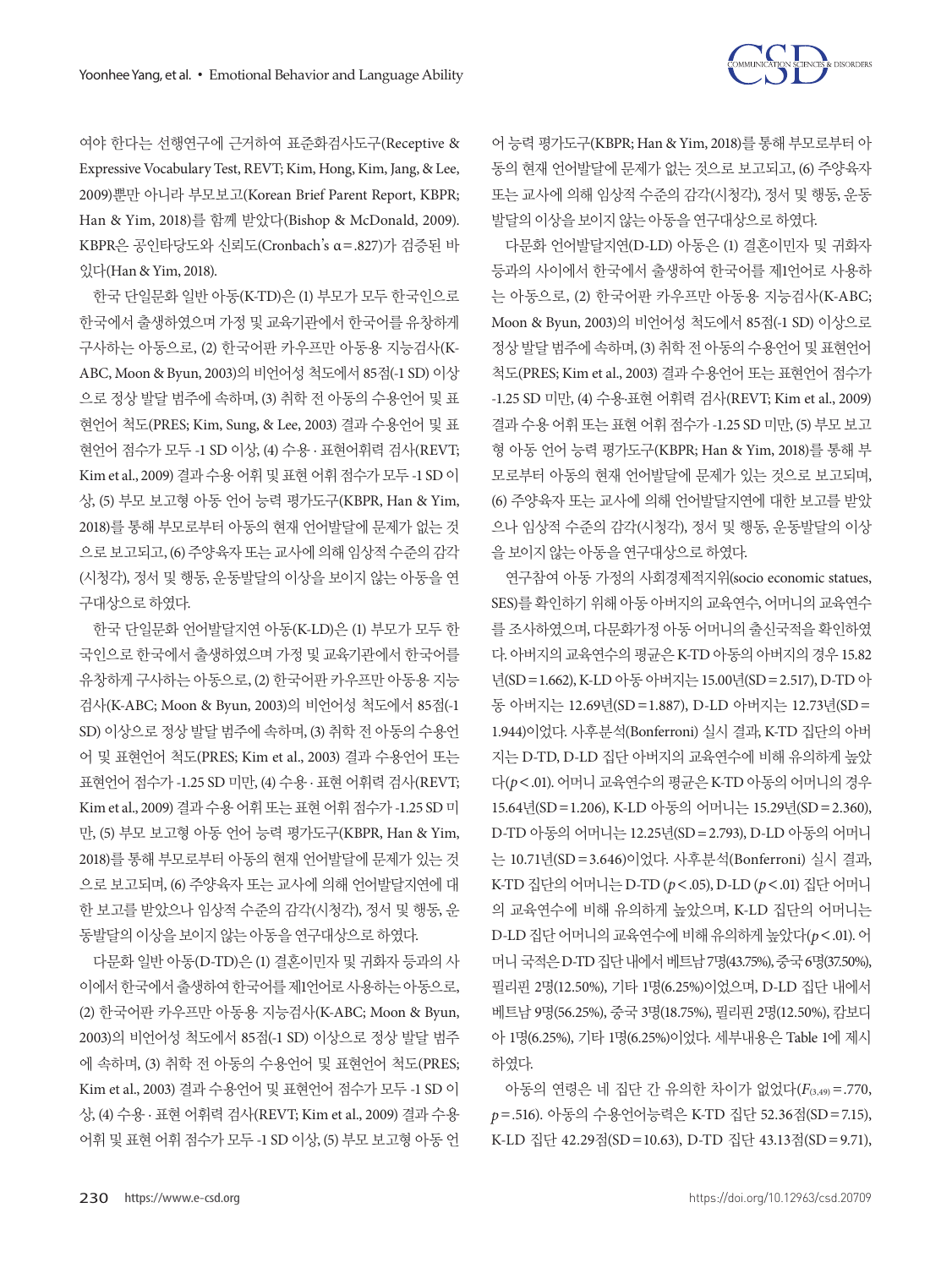

#### **Table 1.** Parent's characteristics

| Variables            | $K-TD (N = 11)$ | $K-LD(N=7)$   | $D-TD (N = 16)$ | $D$ -LD ( $N = 16$ ) | Post-hoc         |
|----------------------|-----------------|---------------|-----------------|----------------------|------------------|
| <b>SES</b>           |                 |               |                 |                      |                  |
| Father's education   | 15.82 (1.662)   | 15.00 (2.517) | 12.69 (1.887)   | 12.73 (1.944)        | $K-TD > D-TD**$  |
|                      |                 |               |                 |                      | $K-TD > D-LD**$  |
| Mother's education   | 15.64 (1.206)   | 15.29 (2.360) | 12.25 (2.793)   | 10.71 (3.646)        | $K-TD > D-TD^*$  |
|                      |                 |               |                 |                      | $K-TD > D-LD**$  |
|                      |                 |               |                 |                      | $K$ -LD > D-LD** |
| Mother's nationality |                 |               |                 |                      |                  |
| Korea                | 100%            | 100%          | $0\%$           | $0\%$                |                  |
| Vietnam              | $0\%$           | $0\%$         | 43.75%          | 56.25%               |                  |
| China                | $0\%$           | $0\%$         | 37.50%          | 18.75%               |                  |
| Philippine           | $0\%$           | $0\%$         | 12.50%          | 12.50%               |                  |
| Cambodia             | $0\%$           | $0\%$         | $0\%$           | 6.25%                |                  |
| Etc.                 | $0\%$           | $0\%$         | 6.25%           | 6.25%                |                  |

Values are presented as mean (SDs).

K-TD= Korean typically developing children; K-LD= Korean children with language delay; D-TD= Culturally diverse typically developing children; D-LD= Culturally diverse children with language delay.

\**p* < .05, \*\**p* < .01.

### **Table 2.** Children's' characteristics

| Variables                                   | $K-TD (N = 11)$ | $K-LD(N=7)$   | $D-TD (N = 16)$ | $D$ -LD ( $N = 16$ ) | Post-hoc                                                              |
|---------------------------------------------|-----------------|---------------|-----------------|----------------------|-----------------------------------------------------------------------|
| Age                                         | 67.36 (2.04)    | 67.86 (2.01)  | 64.19 (7.14)    | 64.00 (9.60)         | ٠                                                                     |
| Receptive language <sup>a</sup>             | 52.36(7.15)     | 42.29 (10.63) | 43.13 (9.71)    | 38.63 (7.21)         | $K-TD > D-LD**$                                                       |
| Expressive language <sup>a</sup>            | 49.27 (5.39)    | 40.14 (9.06)  | 41.81 (4.86)    | 33.75 (7.60)         | $K-TD>K-LD*$<br>$K-TD > D-TD^*$<br>$K-TD > D-LD**$<br>$D-TD > D-LD**$ |
| Receptive vocabulary <sup>b</sup>           | 68.82 (7.59)    | 54.00 (14.70) | 56.88 (11.61)   | 39.69 (15.86)        | $K-TD > D-I D**$<br>$D-TD > D-LD**$                                   |
| Expressive vocabulary <sup>b</sup>          | 69.18 (11.57)   | 57.71 (13.05) | 59.50 (6.02)    | 43.25 (15.81)        | $K-TD > D-I D**$<br>$D-TD > D-LD**$                                   |
| Language ability (parent report) $\epsilon$ | 12.64 (1.69)    | 9.43(3.69)    | 10.75(2.11)     | 8.38(2.47)           | $K-TD > D-LD**$<br>$D-TD > D-LD^*$                                    |

Values are presented as mean (SDs).

K-TD= Korean typically developing children; K-LD= Korean children with language delay; D-TD= Culturally diverse typically developing children; D-LD= Culturally diverse children with language delay.

<sup>a</sup>Preschool Receptive & Expressive Language Scale (PRES; Kim, Sung, & Lee, 2003), <sup>b</sup>Receptive and Expressive Vocabulary Test (REVT; Kim, Hong, Kim, Jang, & Lee, 2009), °Korean Brief Parent Report (KBPR; Han & Yim, 2018).

\**p* < .05, \*\**p* < .01.

D-LD 집단 38.63점(SD=7.21)이었다. 사후분석(Bonferroni) 실시 결과, K-TD 집단의 수용언어는 D-LD 집단에 비해 유의하게 높았 다(*p*<.01). 아동의 표현언어능력은 K-TD 집단 49.27점(SD=5.39), K-LD 집단 40.14점(SD =9.06), D-TD 집단 41.81점(SD =4.86), D-LD 집단 33.75점(SD=7.60)이었다. 사후분석(Bonferroni) 실시 결과, K-TD 집단의 표현언어는 K-LD점(*p*<.05), D-TD (*p*<.05), D-LD (*p*<.01) 집단에 비해 유의하게 높았고, D-TD 집단의 표현언 어도 D-LD 집단에 비해 유의하게 높았다(*p*<.01). 아동의 수용 어 휘능력은 K-TD 집단 68.82점(SD=7.59), K-LD 집단 54.00점(SD=

14.70), D-TD 집단 56.88점(SD=11.61), D-LD 집단 39.69점(SD= 15.86)이었다. 사후분석(Bonferroni) 실시 결과, K-TD 집단의 수용 어휘는 D-LD 집단에 비해 유의하게 높았고(*p*<.01), D-TD 집단의 수용 어휘도 D-LD 집단에 비해 유의하게 높았다(*p*<.01). 아동의 표현 어휘능력은 K-TD 집단 69.18점(SD=11.57), K-LD 집단 57.71 점(SD=13.05), D-TD 집단 59.50점(SD=6.02), D-LD 집단 43.25점 (SD=15.81)이었다. 사후분석(Bonferroni) 실시 결과, K-TD 집단의 표현 어휘는 D-LD 집단에 비해 유의하게 높았고(*p*<.01), D-TD 집 단의 표현 어휘도 D-LD 집단에 비해 유의하게 높았다(*p*<.01). 부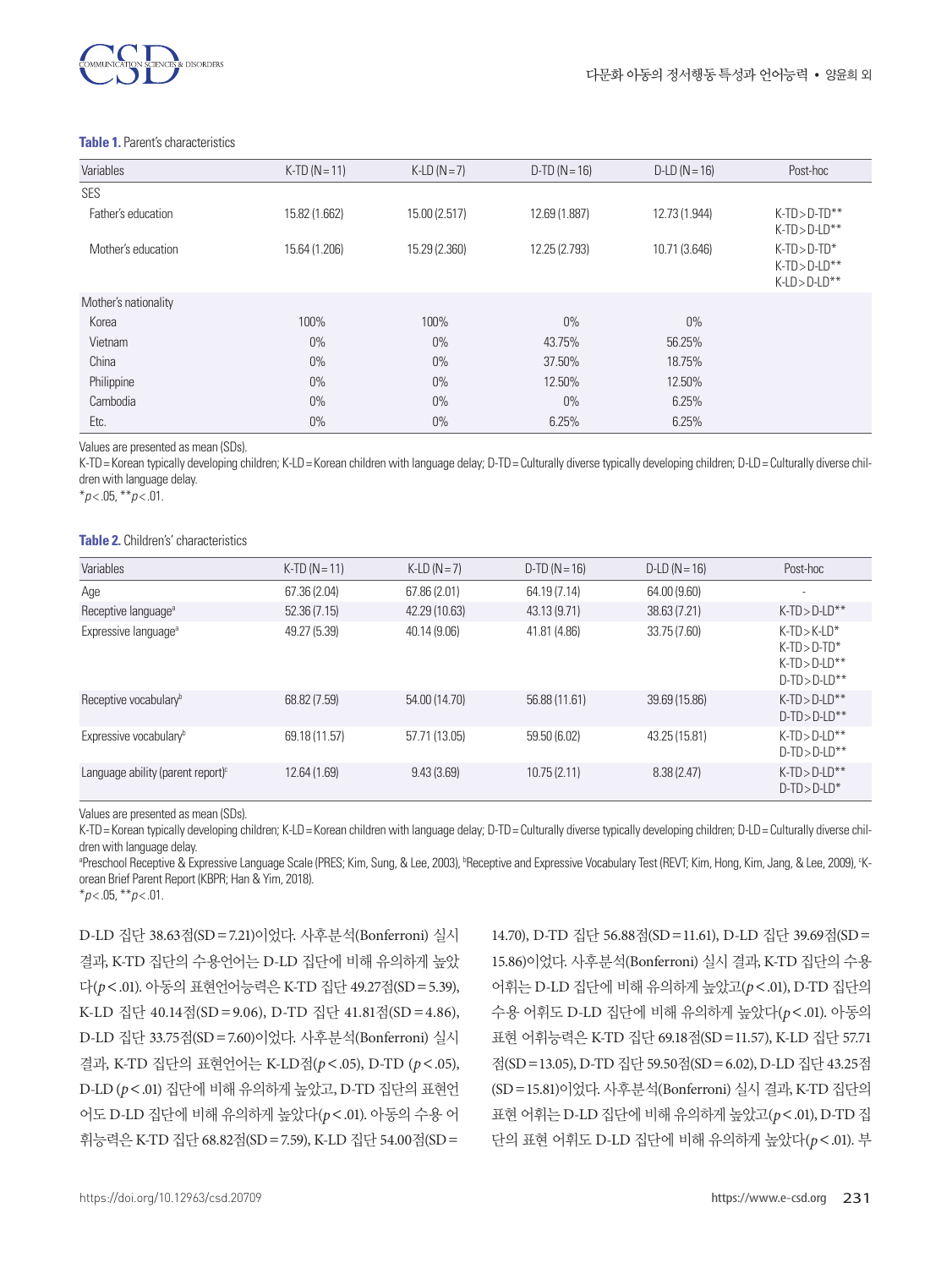

모가 보고한 아동의 현재 언어능력은 K-TD 집단 12.64점(SD=1.69), K-LD 집단 9.43점(SD=3.69), D-TD 집단 10.75점(SD=2.11), D-LD 집단 8.38점(SD=2.47)이었다. 사후분석(Bonferroni) 실시 결과, K-TD 집단의 현재언어능력은 D-LD 집단에 비해 유의하게 높았고 (*p*<.01), D-TD 집단의 현재언어능력도 D-LD 집단에 비해 유의하 게 높았다(*p*<.05). 아동의 언어능력에 대한 세부적인 내용은 Table 2에 제시하였다.

### 연구변인

한국어판 강점 난점 설문지(SDQ-Kr)

본 연구에서는 아동의 정서행동 특성을 측정하기 위해 한국어 판 강점 난점 설문지(The strengths and difficulties questionnaire, SDQ-Kr; Ahn, Jun, Han, Noh, & Goodman, 2003)를 사용하였다. 한국어판 강점 난점 설문지(SDQ-Kr)는 Goodman (1997)의 설문 지를 한국어로 번역한 것으로 만 4-16세 아동 및 청소년의 심리적 적응(psychological adjustment)을 측정하는 도구이다. SDQ는 약 30개 이상의 언어로 제공되며, 임상 및 발달 연구뿐만 아니라 교육 분야에서도 널리 사용되고 있다(Goodman & Scott, 1999). SDQ는 아동의 부모 또는 교사가 5분 이내로 간단하게 실시할 수 있으며, 기존의 다른 정서행동측정도구(예: CBCL)가 아동의 난점에만 주 로 초점을 맞추었던 것과 달리, 아동의 사회 정서행동적 강점에도 주목한다는 장점을 지닌다. 강점을 측정하는 '사회지향행동(prosocial behavior)'은 다른 사람들을 돌보고, 공유하고, 돕는 특성을 측정하는 것으로, 1, 4, 9, 17, 20번 문항이 해당된다. 난점은 4개의 하위요소로 구성되어 있으며, 그 중 '과잉행동(hyperactivity)'은 오 랫동안 가만히 있지 못하거나 산만한 특성 등을 측정하는 것으로 2, 10, 15, 21, 25번 문항이 해당되고, 21, 25번 문항은 역 채점한다. '정서증상(emotional symptom)'은 우울, 불안과 같은 내면화 증상 을 포함하는 것으로 3, 8, 13, 16, 24번 문항이 해당된다. '행동문제 (conduct problem)'는 청소년기의 반사회적 행동과도 긴밀하게 연 관되는 가장 흔한 외현화 문제로 5, 7, 12, 18, 22번 문항이 해당되며, 7번 문항은 역 채점한다. '또래 문제(peer problem)'는 또래에게 거 부되는 경험을 포함한 또래관련 문제를 포함하고 6, 11, 14, 19, 23번 문항이해당되며 11, 14번문항은역채점한다.

강점은 사회지향행동(5문항), 난점은 과잉행동(5문항), 정서증 상(5문항), 행동문제(5문항), 그리고 또래문제(5문항), 총 25문항으 로 구성되어 있다. SDQ-Kr을 사용하여 부모가 보고하였을 때의 신뢰도를 확인한 결과, 검사-재검사 신뢰도는 사회지향행동 .88, 과 잉행동 .92, 정서증상 .84, 행동문제 .94, 또래문제 .89로 보고되었다 (Ahn et al., 2003). 내적 일치도(internal consistency)를 나타내는

Cronbach's alpha 계수는 사회지향행동 .65, 과잉행동 .80, 정서증 상 .61, 행동문제 .50, 또래문제 .63이었다(Ahn et al., 2003). 감별 타 당도 확인 결과, 모든 영역에서 비 임상군과 임상군을 유의하게 구 분해주는것으로나타났다(Ahn et al., 2003).

SDQ-Kr은 총 5가지 세부영역으로 구성되어 있으며, 본 연구에 서는 강점에 속하는 사회지향행동(prosocial behavior) 5문항, 난점 에 속하는과잉행동(hyperactivity) 5문항, 정서증상(emotional symptom) 5문항, 행동문제(conduct problem) 5문항, 또래문제(peer problem) 5문항, 총 25문항을 통해 아동의 정서행동능력을 평가하는 설 문지이다. 평정은 3점 척도('전혀 아니다', '다소 그렇다', '분명히 그 렇다')로 이루어져 있으며, 문항 당 0-2점으로 채점한다. 문항에 따 라 '전혀 아니다'가 2점이 될 수도 있고, 0점이 될 수도 있다. 강점의 총점은 10점, 난점의 총점은 40점이며 강점은 높을수록 바람직하 고, 난점은 낮을수록 바람직하다(Ahn et al., 2003). 설문지 양식은 Appendix 1에 제시하였다.

### 취학 전 아동의 수용언어 및 표현언어 척도(PRES)

본 연구에서는 연구대상 아동들의 전반적인 언어능력을 확인하 기 위해 취학 전 아동의 수용언어 및 표현언어 척도(Preschool Receptive-Expressive Language Scale, PRES; Kim et al., 2003)를 사 용하였다. PRES는 아동의 언어 이해와 표현 영역을 모두 검사할 수 있는 표준화 검사 도구로 언어발달수준이 2-6세에 해당하는 아동 들의 수용 및 표현언어능력을 측정할 수 있다. 특히, 이 도구는 언어 의 의미론, 구문론, 화용론적 측면을 고루 포함하고 있어 전반적인 언어발달 영역에서의 수준을 평가하기에 적합한 도구이다.

### 자료분석 및 결과처리

네 집단(K-TD, K-LD, D-TD, D-LD) 각각에서의 정서행동 특성 에 대해 부모-교사 간 평정의 일치 여부를 확인하기 위해 각 집단 케 이스를 선택하여 대응표본 *t*검정을 실시하였으며, 네 집단(K-TD, K-LD, D-TD, D-LD)의 정서행동 특성의 차이를 살펴보기 위해 분 산분석(ANOVAs)을 실시하였다. 특히, 정서행동 특성 중 난점의 경우, 삼원혼합분산분석(three-way mixed ANOVA)을실시하였으 며, 집단(4: K-TD, K-LD, D-TD, D-LD)×보고자(2: Parent, Teacher)×난점 하위유형(4: Hyperactivity, Emotional symptom, Conduct problem, Peer problem)에따른결과를분석하였다. 사후분석 은 Bonferroni 사후검정을 실시하였다. 한국 단일문화 및 다문화 아동 집단 각각에서 언어(수용, 표현)능력과 정서행동 특성 간 상관 관계를 확인하기 위해 피어슨 적률상관계수(Pearson's product moment correlation coefficients)를 산출하였다. 또한, 한국 단일문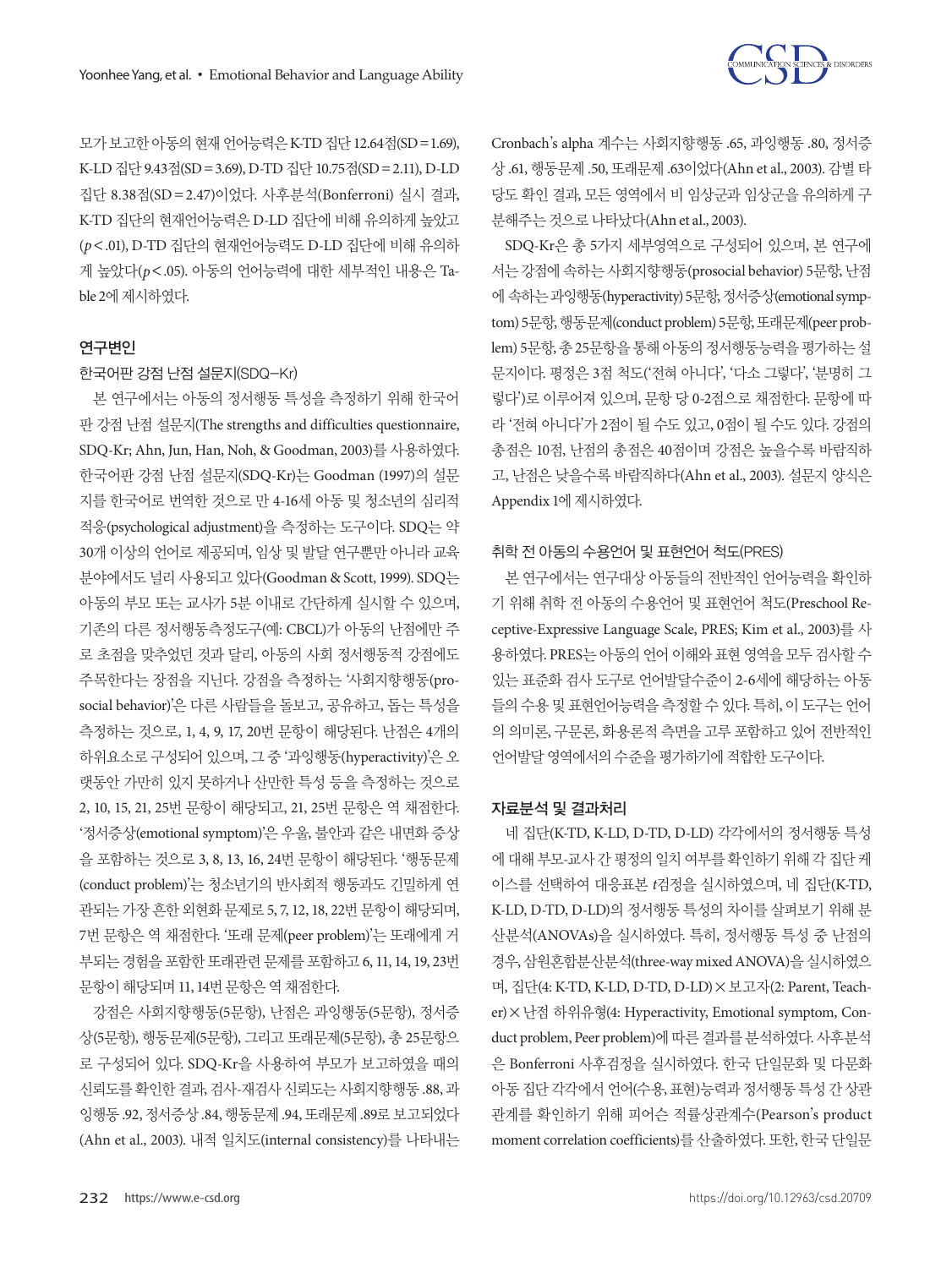화 및 다문화 아동 집단, 그리고 불리한 언어습득 환경에 처해있음 에도 불구하고 언어능력이 정상 범주에 속하는 D-TD 집단 각각의 언어(수용, 표현) 능력을 가장 잘 설명해주는 정서행동 특성을 확인 하기 위해 단계적 다중회귀분석(Stepwise multiple regression)을 사용하였다. 본 연구의 모든 통계분석은 SPSS ver. 25 (SPSS Inc., Chicago, IL, USA)를사용하였다.

# 연구결과

# 네 집단(K-TD, K-LD, D-TD, D-LD)의 정서행동 특성의 부모-교사 보고

강점(사회지향행동) 및 난점(과잉행동, 정서증상, 행동문제, 또래 문제)에 대하여 K-TD, K-LD, D-TD 집단에서의 부모-교사 보고의 일치 여부를 확인한 결과, 다섯 가지 정서행동 특성 모두에서 부모-교사 보고 간 차이가 유의하지 않은 것으로 나타나 부모-교사의 보 고는 일관성을 보였다(p>.05). 그러나, D-LD 집단에서는 난점 척도 인 정서증상(*t* =3.236, *p*=.006), 또래문제(*t* =3.643, *p*=.002)에서 부모-교사 간 차이가 유의하였다. 즉, D-LD 집단 아동의 정서증상 에 대해 부모는 2.44점(SD =1.75)을 부여한 반면, 교사는 .88점 (SD=1.26)을 주었고, 또래문제에 대해 부모는 3.31점(SD=1.45)을 부여한 반면, 교사는 1.69점(SD=1.08)을 부여하여 부모가 교사에 비해난점을더높게인식하였다.

# 네 집단(K-TD, K-LD, D-TD, D-LD)의 정서행동 특성의 차이

강점(사회지향행동)에서 K-TD 집단은 7.09점(SE=.526), K-LD 집단은 5.71점(SE=.659), D-TD 집단은 6.66점(SE=.436), D-LD 집 단은 6.38점(SE=.436)을 받았으며 네 집단 간 차이는 통계적으로

### **Table 3.** Strength and difficulties by subgroups

유의하지않았다(*p*>.05).

난점에서 K-TD 집단의 평균은 2.13점(SE=.261), K-LD 집단의 평균은 3.02점(SE = .327), D-TD 집단의 평균은 2.39점(SE = .217), D-LD 집단의 평균은 2.76점(SE=.217)이었으며 네 집단 간 차이는 통계적으로 유의하지 않았다(*p*>.05). 난점의 세부유형(과잉행동, 정서증상, 행동문제, 또래문제)에 따른 점수는 과잉행동(Hyperactivity)의 경우 K-TD 집단 2.91점(SE=.518), K-LD 집단 3.29점(SE= .650), D-TD 집단 3.56점(SE=.430), D-LD 집단 3.41점(SE=.430), 정서증상(Emotional symptom)의경우 K-TD 집단 1.77점(SE=.338), K-LD 집단 2.79점(SE=.424), D-TD 집단 1.28점(SE=.281), D-LD 집단 1.66점(SE=.281), 행동문제(Conduct problem)의 경우 K-TD 집단 2.23점(SE=.429), K-LD 집단 2.57점(SE=.538), D-TD 집단 2.50점(SE=.356), D-LD 집단 3.47점(SE=.356), 또래문제(Peer problem)의 경우 K-TD 집단 1.59점(SE=.423), K-LD 집단 3.43점 (SE=.530), D-TD 집단 2.22점(SE=.351), D-LD 집단 2.50점(SE= .351)이었다.

난점에서 네 집단의 차이는 통계적으로 유의하지 않았으나, 집단, 교사 또는 부모의 보고, 난점유형의 3차 상호작용이 유의한 것으로 나타나 사후분석을 실시한 결과, 부모 보고 시 D-LD 집단의 난점  $(M=3.25, SE=.236)$  $\frac{O}{11}$  K-TD  $(M=2.09, SE=.284)$ , D-TD  $(M=2.20,$ SE=.236) 집단의 난점에 비해 유의하게 높은 것으로 나타났다 (*p*<.05). 반면, 교사 보고 시 네 집단의 난점에는 통계적으로 유의 한 차이가 없었다(*p*>.05). 세부 난점유형에 따른 집단 간 차이를 살 펴보면, 과잉행동에서의집단간차이는유의하지않았으나(*p*>.05), 정서증상에서의집단간차이는유의하여 D-TD 집단에비해 K-LD 집단이더유의하게많은정서증상을보인것으로나타났다(*p*=.005). 또한, 행동문제에서 K-TD 집단에 비해 D-LD 집단이 더 많은 행동 문제를 보인 것으로 나타났으며(*p*=.031), 또래문제에서 K-TD 집단

| Variables                 | $K-TD (N = 11)$ | $KLD (N=7)$   | $D-TD (N = 16)$ | $D$ -LD ( $N = 16$ ) | Post-hoc                 |
|---------------------------|-----------------|---------------|-----------------|----------------------|--------------------------|
| Strength                  |                 |               |                 |                      |                          |
| Prosocial behavior        | 7.09(.526)      | 5.71(.659)    | 6.66(.436)      | 6.38(0.436)          | $\overline{\phantom{a}}$ |
| <b>Difficulties</b>       |                 |               |                 |                      |                          |
| <b>Total difficulties</b> | 2.13(.261)      | $3.02$ (.327) | 2.39(.217)      | 2.76(.217)           | $\overline{\phantom{a}}$ |
| <b>Hyperactivity</b>      | 2.91(.518)      | 3.29(.650)    | 3.56(.430)      | 3.41(.430)           | $\overline{\phantom{a}}$ |
| Emotional symptom         | 1.77 (.338)     | 2.79(.424)    | 1.28 (.281)     | 1.66(.281)           | $D-TD < K-LD**$          |
| Conduct problem           | 2.23(.429)      | 2.57(.538)    | 2.50(.356)      | 3.47(.356)           | $K-TD < D-LD^*$          |
| Peer problem              | 1.59 (.423)     | 3.43(.530)    | 2.22(.351)      | 2.50(.351)           | $K$ -TD $<$ $K$ -LD $*$  |
|                           |                 |               |                 |                      |                          |

Values are presented as mean (SE).

K-TD= Korean typically developing children; K-LD= Korean children with language delay; D-TD= Culturally diverse typically developing children; D-LD= Culturally diverse children with language delay.

\**p* < .05, \*\**p* < .01.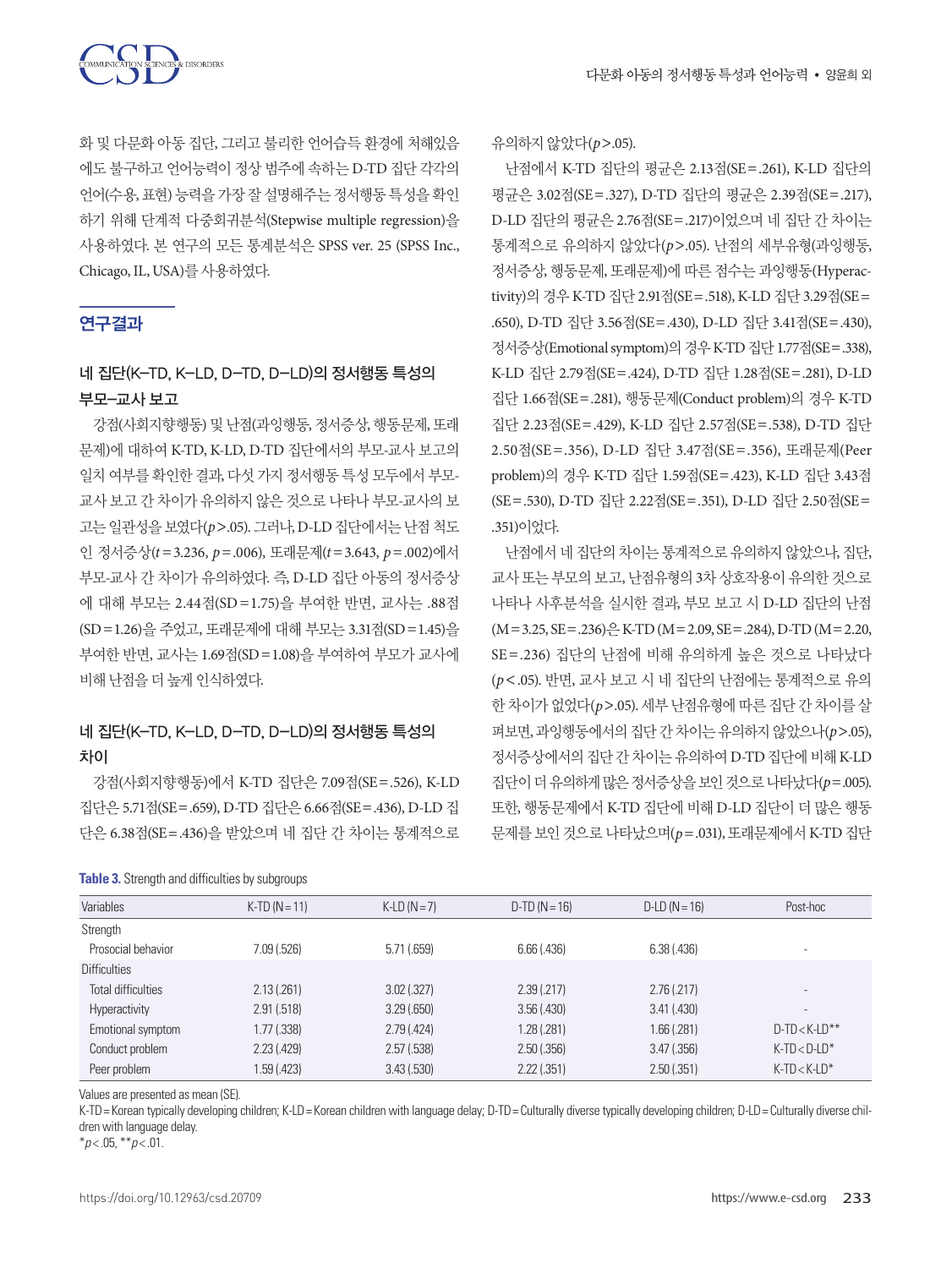



**Figure 1.** Emotional behavior characteristics recognized by parents-teachers in each group. K-TD = Korean typically developing children; K-LD = Korean children with language delay; D-TD = Culturally diverse typically developing children; D-LD = Culturally diverse children with language delay; PS= Prosocial behavior; PP= Peer problem; CP= Conduct problem; ES= Emotional symptom; H= Hyperactivity.

에 비해 K-LD 집단이 더 많은 또래문제를 보인 것으로 나타났다 (*p*=.009). 이에대한결과를 Table 3, Figure 1에제시하였다.

# 한국 단일문화 및 다문화 아동 집단에서의 언어(수용, 표현), 어휘(수용, 표현) 능력과 부모 및 교사가 보고한 정서행동 특성 간 상관관계

한국 단일문화 아동 집단에서의 각 변인 간 상관관계

한국 단일문화 아동 집단의 언어능력(수용, 표현), 어휘능력(수 용, 표현), 그리고 10가지 정서행동 특성(부모가 보고한 사회지향행 동, 과잉행동, 정서증상, 행동문제, 또래문제, 교사가 보고한 사회지 향행동, 과잉행동, 정서증상, 행동문제, 또래문제) 간 관련성을 살 펴본 결과, 수용언어능력과 유의한 상관을 보인 정서행동 특성은 없었으며(*p*>.05), 표현언어능력과 부모가 보고한 사회지향행동 (*r*=.513, *p*=.030), 부모가 보고한 또래문제(*r*=-.476, *p*=.046), 그 리고 교사가 보고한 또래문제(*r*=-.553, *p*=.017) 간 유의한 상관이 나타났다. 수용 어휘능력과 유의한 상관을 보인 정서행동 특성은 없었으며(*p*>.05), 표현 어휘능력과 교사가 보고한 또래문제(*r* = -.560, *p*=.016) 간 유의한 상관이 나타났다. 한국 단일문화 일반 아 동(K-TD) 집단, 한국 단일문화 언어발달지연 아동(K-LD) 집단으 로 세부적으로도 살펴본 결과, 언어능력(수용, 표현) 또는 어휘능력 (수용, 표현)과 유의한 상관을 보이는 정서행동 특성은 유의하지 않 았다(*p*>.05). 한국 단일문화 아동 집단의 세부적인 상관계수 산출 결과는 Table 4와같다.

### 다문화 아동 집단에서의 각 변인 간 상관관계

다문화 아동 집단의 언어능력(수용, 표현), 어휘능력(수용, 표현),

그리고 10가지 정서행동 특성(부모가 보고한 사회지향행동, 과잉 행동, 정서증상, 행동문제, 또래문제, 교사가 보고한 사회지향행동, 과잉행동, 정서증상, 행동문제, 또래문제) 간 관련성을 살펴본 결과, 수용언어능력과 유의한 상관을 보인 정서행동 특성은 부모가 보고 한 과잉행동(*r* =-.386, *p*=.029)으로 나타났으며, 표현언어능력과 유의한 상관을 보인 정서행동 특성은 없었다(*p*>.05). 수용 어휘능 력과 유의한 상관을 보인 정서행동 특성은 없었으나(*p*>.05), 표현 어휘능력과 부모가 보고한 과잉행동(*r*=-.376, *p*=.034), 교사가 보 고한 사회지향행동(*r*=.395, *p*=.025)으로 나타났다. 다문화 일반 아동(D-TD) 집단, 다문화 언어발달지연 아동(D-LD) 집단으로 세 부적으로도 살펴본 결과, D-TD 집단에서 수용언어능력과 부모가 보고한 강점(사회지향행동) 간 유의한 상관이 나타났으며(*r*=.561, *p*=.024), 수용 어휘능력과 부모가 보고한 사회지향행동(*r*=.572, *p*=.021), 표현 어휘능력과 부모가 보고한 사회지향행동(*r* =.738, *p*=.001), 부모가 보고한 과잉행동(*r*=-.632, *p*=.009)으로 나타났 다. D-LD 집단에서 언어능력과 유의한 상관이 나타난 정서행동 특 성은 없었으나(*p*>.05). 표현 어휘능력과 교사가 보고한 사회지향 행동(*r*=.556, *p*=.025), 교사가 보고한 또래문제(*r*=-.594, *p*=.015) 간 유의한 상관이 나타났다. 다문화 아동 집단의 세부적인 상관계 수산출결과는 Table 5과같다.

# 한국 단일문화 및 다문화 아동 집단에서의 언어(수용, 표현) 능력에 대한 정서행동 특성의 예측력

각 집단의 수용 및 표현언어능력에 대해 정서행동 특성이 유의한 예측력을 지니는지 확인한 결과, 한국 단일문화 아동 집단에서 수 용언어를 유의하게 예측해주는 정서행동 특성은 없었으나(*p*>.05),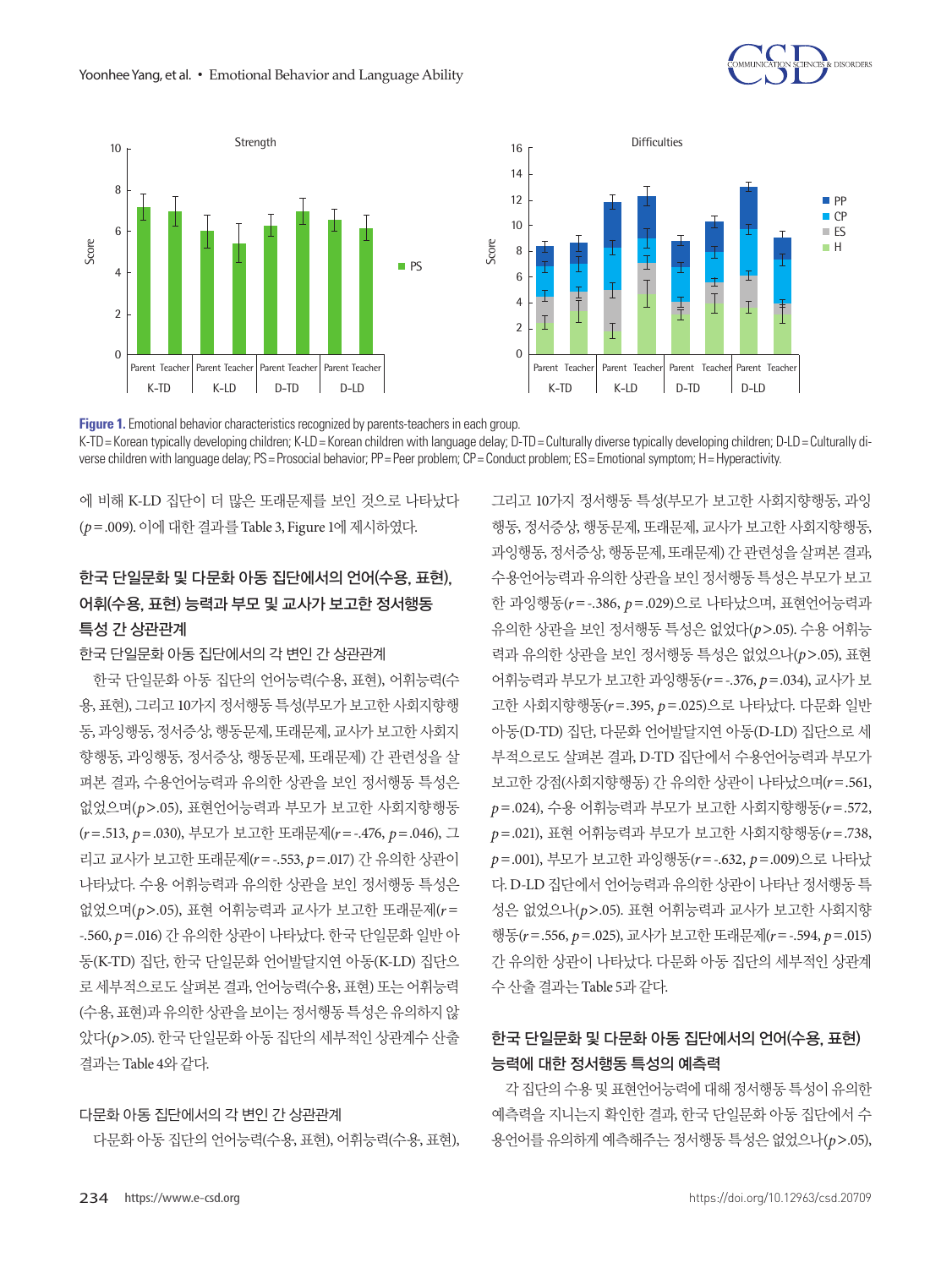

| Variables | Parent PS | Parent H | Parent ES | Parent CP | Parent PP | <b>Teacher PS</b> | Teacher H | <b>Teacher ES</b> | Teacher CP | <b>Teacher PP</b> |
|-----------|-----------|----------|-----------|-----------|-----------|-------------------|-----------|-------------------|------------|-------------------|
| K         |           |          |           |           |           |                   |           |                   |            |                   |
| PRES R    | .286      | .447     | $-161$    | $-209$    | $-234$    | .343              | $-175$    | $-234$            | .061       | $-451$            |
| PRES E    | $.513*$   | .149     | $-0.098$  | $-0.003$  | $-.476*$  | .398              | $-.387$   | $-0.389$          | $-0.020$   | $-553*$           |
| REVT R    | .399      | .101     | $-0.078$  | $-297$    | $-447$    | .309              | $-231$    | $-162$            | $-0.053$   | $-378$            |
| REVT E    | .287      | $-0.006$ | $-0.345$  | $-154$    | $-.448$   | .426              | $-455$    | $-347$            | .019       | $-560*$           |
| K-TD      |           |          |           |           |           |                   |           |                   |            |                   |
| PRES_R    | .109      | .126     | .034      | .214      | .275      | .076              | .495      | $-241$            | .257       | $-169$            |
| PRES E    | .529      | $-236$   | .377      | .373      | $-0.025$  | .578              | $-225$    | $-118$            | $-0.022$   | $-414$            |
| REVT R    | .251      | $-597$   | .106      | .114      | $-412$    | .282              | .395      | $-213$            | .064       | $-117$            |
| REVT E    | .231      | $-505$   | $-0.070$  | $-145$    | $-193$    | .374              | $-161$    | $-150$            | .156       | $-0.303$          |
| K-LD      |           |          |           |           |           |                   |           |                   |            |                   |
| PRES_R    | .269      | .611     | $-034$    | $-211$    | $-062$    | .401              | $-616$    | .001              | $-623$     | $-405$            |
| PRES E    | .420      | .212     | $-124$    | .156      | $-0.369$  | .056              | $-408$    | $-.300$           | $-0.304$   | $-468$            |
| REVT R    | .394      | .303     | .145      | $-258$    | $-0.077$  | .113              | $-517$    | .137              | $-643$     | $-246$            |
| REVT E    | .162      | .282     | $-450$    | .101      | $-0.357$  | .312              | $-717$    | $-0.303$          | $-671$     | $-632$            |

#### **Table 4.** Correlation matrix in Korean mono-cultural group

PS= Prosocial behavior; H= Hyperactivity; ES= Emotional symptom; CP= Conduct problem; PP= Peer problem; PRES\_R= Receptive language; PRES\_E= Expressive language; REVT\_R= Receptive vocabulary; REVT-E= Expressive vocabulary; K= Korean mono-cultural group; K-TD= Korean typically developing group; K-LD= Korean language delay group; PRES=Preschool Receptive & Expressive Language Scale (Kim, Sung, & Lee, 2003); REVT=Receptive and Expressive Vocabulary Test (Kim, Hong, Kim, Jang, & Lee, 2009).

 $*p$  < .05.

#### **Table 5.** Correlation matrix in culturally diverse group

| Variables     | Parent PS | Parent H | Parent ES | Parent CP | Parent PP | Teacher PS | Teacher H | Teacher ES | Teacher CP | Teacher PP |
|---------------|-----------|----------|-----------|-----------|-----------|------------|-----------|------------|------------|------------|
| D             |           |          |           |           |           |            |           |            |            |            |
| PRES_R        | .321      | $-386*$  | $-0.037$  | .104      | $-211$    | .155       | $-0.024$  | $-.074$    | .081       | .067       |
| PRES E        | $-0.002$  | $-139$   | $-110$    | .131      | $-0.099$  | .195       | .037      | .086       | $-0.024$   | .066       |
| REVT R        | .170      | $-266$   | $-0.020$  | $-0.024$  | $-0.095$  | .310       | .080      | .172       | $-170$     | .014       |
| REVT E        | .218      | $-376*$  | $-181$    | $-144$    | $-0.300$  | $.395*$    | $-.071$   | .055       | $-0.040$   | $-027$     |
| D-TD          |           |          |           |           |           |            |           |            |            |            |
| PRES R        | $.561*$   | $-327$   | .091      | .367      | $-114$    | .027       | .051      | $-415$     | .228       | .074       |
| PRES E        | .138      | .148     | .127      | .485      | .259      | $-0.048$   | .196      | $-163$     | .153       | .096       |
| <b>REVT R</b> | $.572*$   | $-0.333$ | .430      | .309      | .071      | .329       | .207      | $-225$     | .080       | .052       |
| REVT E        | $.738***$ | $-632**$ | .089      | .140      | $-259$    | .130       | $-0.039$  | $-0.399$   | .075       | .181       |
| $D$ -L $D$    |           |          |           |           |           |            |           |            |            |            |
| PRES R        | .147      | $-.419$  | .125      | .020      | $-122$    | .259       | $-234$    | .208       | .058       | $-145$     |
| PRES_E        | $-.011$   | $-210$   | .229      | .313      | .117      | .261       | $-229$    | $-0.038$   | .165       | $-262$     |
| REVT R        | .053      | $-142$   | .267      | .089      | .237      | .213       | $-164$    | .218       | $-132$     | $-.400$    |
| REVT E        | .203      | $-298$   | .136      | .007      | $-0.030$  | .556*      | $-.291$   | $-0.052$   | .207       | $-594*$    |
|               |           |          |           |           |           |            |           |            |            |            |

PS= Prosocial behavior; H= Hyperactivity; ES= Emotional symptom; CP= Conduct problem; PP= Peer problem; PRES\_R= Receptive language; PRES\_E= Expressive language; REVT\_R=Receptive vocabulary; REVT-E=Expressive vocabulary; D=Culturally diverse group; D-TD=Culturally diverse typically developing group; D-LD=Culturally diverse language delay group; PRES=Preschool Receptive & Expressive Language Scale (Kim, Sung, & Lee, 2003); REVT=Receptive and Expressive Vocabulary Test (Kim, Hong, Kim, Jang, & Lee, 2009).

\**p* < .05, \*\**p* < .01.

표현언어에 대해 교사의 또래문제 보고(*r* 2 =.306, *p*=.017)가 유의 한 예측력을 보였다. 한국 단일문화 아동 집단 내에서도 일반 아동 (K-TD) 및 언어발달지연 아동(K-LD) 각각의 언어능력에 대한 정서 행동 특성의 예측력을 알아본 결과, 통계적으로 유의한 예측요인

### 은없었다(*p*>.05).

다문화 아동 집단에서 수용언어를 유의하게 예측해주는 정서행 동 특성은 부모의 과잉행동 보고(r<sup>2</sup>=.149, p=.029)였으며, 표현언 어를 유의하게 예측해주는 정서행동 특성은 없었다(*p*>.05). 다문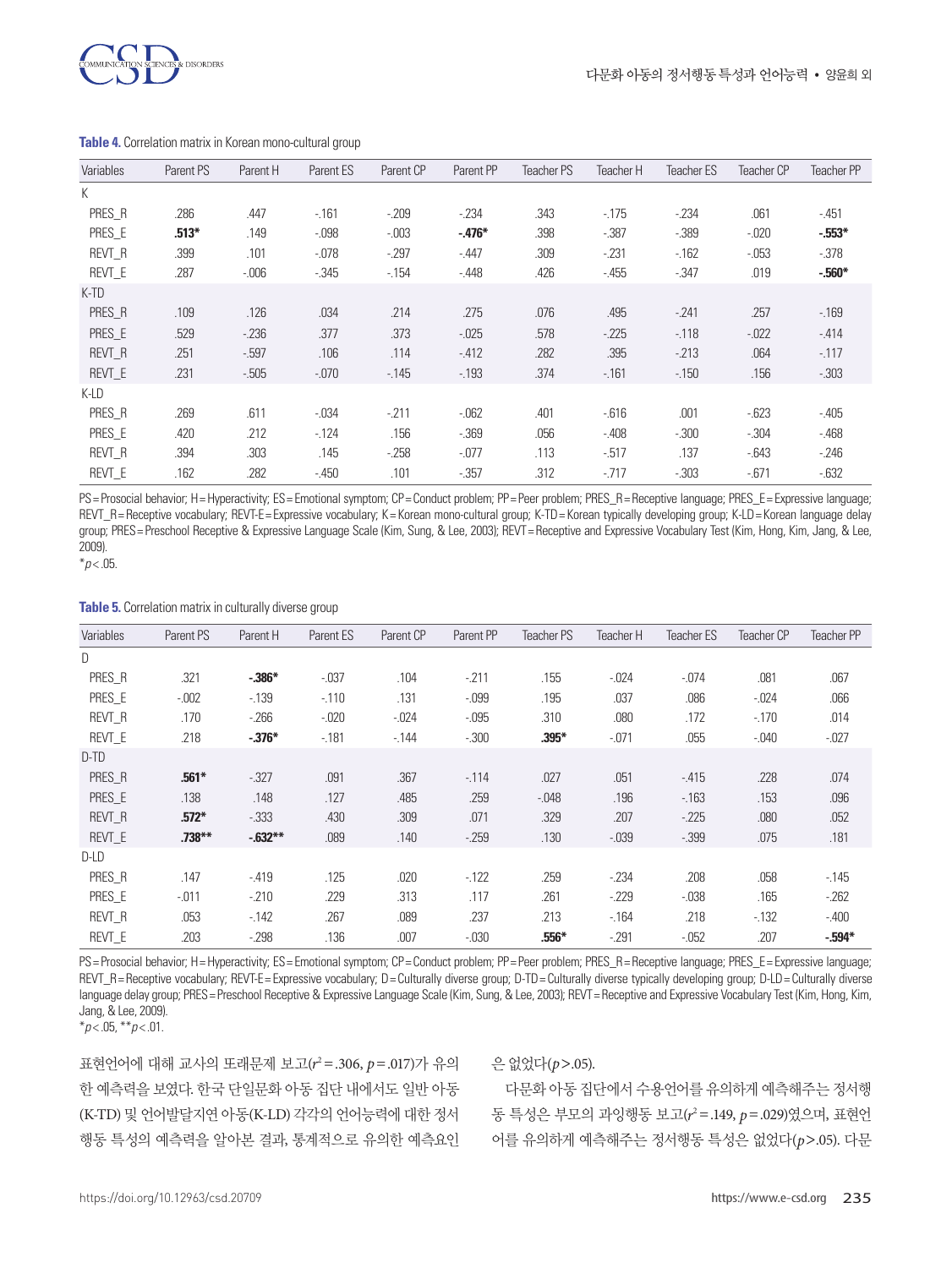#### **Table 6.** Regression table

| <b>Node</b>          | $K (N = 18)$                               | $D (N = 32)$                              | $D-TD (N = 16)$ |
|----------------------|--------------------------------------------|-------------------------------------------|-----------------|
|                      | Dependent variable:<br>Expressive language | Dependent variable:<br>Receptive language |                 |
| Teacher PP $(\beta)$ | $-553*$                                    |                                           |                 |
| Parent $H(\beta)$    |                                            | $-386*$                                   |                 |
| Parent $PS(\beta)$   |                                            |                                           | $.561*$         |
| $R^2$                | $.306*$                                    | $.149*$                                   | $.315*$         |
|                      | $7.044*$                                   | $5.249*$                                  | $6.442*$        |

K= Korean mono-cultural group;  $D =$  Culturally diverse group;  $D$ -TD = Culturally diverse typically developing group; PP=Peer problem; H=Hyperactivity; PS= Prosocial behavior.

 $*p$  < .05.

화 아동 집단 내에서도 일반 아동(D-TD) 및 언어발달지연 아동 (D-LD) 각각의 언어능력에 대한 정서행동 특성의 예측력을 알아 본 결과, D-TD 집단에서 수용언어에 대해 부모의 강점(사회지향행 동) 보고(*r* 2 =.315, *p*=.024)가 유의한 예측력을 보였으며, D-LD 집 단에서는 언어능력에 대해 정서행동 특성이 유의한 예측력을 나타 내지않았다(*p*>.05). 이에대한내용을 Table 6에제시하였다.

# 논의 및 결론

본 연구에서는 다문화 및 또래 한국 단일문화 아동의 정서행동 특성에 대한 부모와 교사의 보고가 일치하는지, 다문화 및 또래 한 국 단일문화 아동 집단의 정서행동 특성은 집단 간 차이가 나타나 는지, 다문화 및 또래 한국 단일문화 아동 집단의 정서행동 특성은 언어능력과 유의한 상관을 보이는지, 다문화 및 단일문화 아동 집 단에서 부모와 교사의 보고 중 어떤 정서행동 특성이 언어능력을 잘 설명하는지, 궁극적으로는 다문화 일반 아동(D-TD) 집단의 평 균 범주에 속하는 언어능력을 설명해주는 보호요인으로 정서행동 특성 중 강점(사회지향행동)이 언어능력을 유의하게 설명해줄 수 있는지확인해보고자하였다. 그결과에대한논의는다음과같다.

첫째, 네 집단 모두 강점(사회지향행동)에서는 부모-교사 보고의 유의한 차이가 나타나지 않았으나, 난점의 경우 다문화 언어발달지 연 아동(D-LD) 집단에 한하여 부모가 교사보다 자녀의 정서증상, 또래문제가 유의하게 더 많다고 보고하였다. D-LD 집단을 제외한 K-TD, K-LD, D-TD 집단에서 강점 및 난점을 통틀어 부모 및 교사 보고의 일관성이 나타난 것은, 학령전기의 어린 아동과 가장 가까 운 보호자 및 교사의 보고가 상당히 높은 신뢰도를 보일 수 있음을 의미한다(Becker, Hasselhorn, Banaschewski, & Rothenberger, 2004). 즉, 자녀에 대해 부모 또는 교사가 제공한 정보가 다소 주관적 일 수는 있으나 부모 또는 교사 보고의 일치가 중요한 임상적 정보



를제공해주므로부모와교사보고를함께받는것의중요성이강조 된다(Minke, Sheridan, Kim, Ryoo, & Koziol, 2014; Mitsis, McKAY, Schulz, Newcorn, & Halperin, 2000). 한편, D-LD 집단의 경우에는 다문화 가정의 부모가 교사보다 전반적으로 자녀에 대해 부정적으 로 평가했던 선행연구와 일부 일치되는 결과라 볼 수 있다(Lee & Choi, 2012). 이러한 결과는 다문화 가정의 부모 중 한 명이 한국 문 화에 대한 이해가 부족하거나, 설문 내용을 명확하게 이해하지 못했 을경우교사의보고와일치하지않는결과에기여했을수있다.

둘째, 네 집단의 정서행동 특성의 차이는 강점에서는 나타나지 않았으나, 난점에서는 부모 보고에서 D-LD 집단이 K-TD, D-TD 집 단에 비해 더 많은 것으로 나타나 차이를 보였다. 세부적으로는, 정 서증상은 K-LD 집단이 D-TD 집단에 비해 유의하게 더 많았고, 행 동문제는 D-LD 집단이 K-TD 집단에 비해 유의하게 더 많았으며, 또래문제는 K-LD 집단이 K-TD 집단에 비해 유의하게 더 많았다. 이는 대다수의 아동들이 언어발달지연 유무와는 상관없이 정상 범주 내의 사회지향행동을 보였던 것과는 달리 난점(특히, 또래문 제)에서는 TD 및 LD 집단 간 차이를 보였던 선행연구와 일치하며, 언어발달지연이있을수록더부족한사회적행동을보일수있음을 확인하였다(Conti-Ramsden et al., 2013; Durkin & Conti-Ramsden, 2007; Hart et al., 2004; St Clair et al., 2011). 특히, 난점의 세부 척도인 정서행동 특성에서 K-LD 집단이 D-TD 집단보다도 유의하 게 많게 나타난 것을 볼 때, 다문화 가정 아동들이 평균 범주의 언 어능력을 갖추었을 때 내면화 및 외현화 문제에서 또래 한국 단일 문화 아동과 비교했을 때 유의한 문제를 보이지 않을 수 있음을 확 인해볼 수 있다(Kim & Hong, 2017). 반면, K-LD, D-LD 아동과 같 이 현재 가진 의사소통능력으로는 의사표현의 한계를 보일 가능성 이 높은 경우 문화적 배경에 관계없이 내재화 문제(정서증상), 외현 화 문제(행동문제, 또래문제)가 두드러지게 나타날 수 있다.

셋째, 한국 단일문화 아동 집단의 경우 표현언어능력과 부모가 보고한 사회지향행동, 또래문제와 유의한 상관이 있었으며, 교사가 보고한 또래문제와도 유의한 상관이 나타났다. 이는 아동들의 정 서행동 특성이 지속적으로 언어와 관련되어 있음을 보고한 선행연 구와일치한다(O'Kearney & Goh, 2012; Valiente et al., 2011). 즉, 긍 정적 정서행동 특성인 사회지향행동이 아동들의 언어능력과 정적 으로 관련될 수 있으며, 부정적 정서행동 특성인 또래문제는 언어 능력과부적인상관관계를지닐수있다(Bagwell et al., 1998; Campbell et al., 2000; Durkin & Conti-Ramsden, 2007; Lonigan et al., 1999; St Clair et al., 2011). 특히, 또래문제의 경우, 부모와 교사가 보 고한 또래문제 모두 표현언어와 유의한 상관이 나타나 또래문제가 언어습득에 방해되는 요소가 될 수 있음을 추론해볼 수 있다(Con-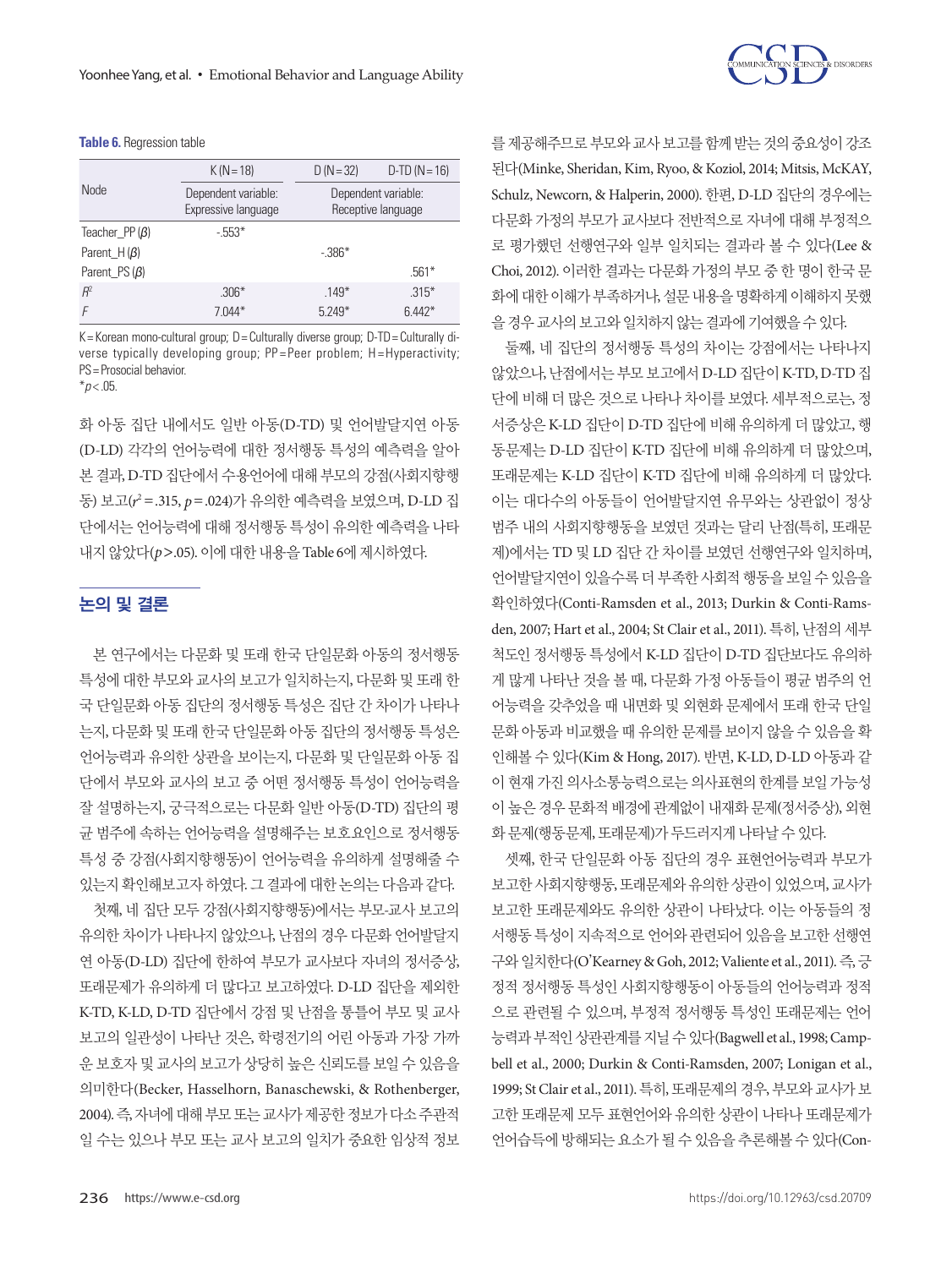

ti-Ramsden et al., 2013; O'Kearney & Goh, 2012; Valiente et al., 2011). 반면, 다문화아동집단의경우수용언어능력과부모가보고 한 과잉행동과 유의한 상관이 있었으며, 다문화 아동 집단 내에서 도 언어능력이 정상 범주에 속하는 D-TD 집단은 수용언어능력과 부모가 보고한 사회지향행동과 유의한 상관이 나타났다. 주목할 점은, D-TD 집단은 전반적으로 교사의 보고보다도 일관적으로 부 모가 보고한 정서행동 특성이 언어능력과 유의한 상관을 보였다는 것이다. 이는 부모 보고의 중요성이 이미 수많은 선행연구들을 통 해 입증되어 왔으나, 특히 다문화 일반 아동의 경우 그 중요성이 더 욱강조될수있음을시사한다(Achenbach et al, 2008). 어휘의측면 에서는 다문화 아동 집단의 표현 어휘와 교사가 보고한 사회지향 행동이 상당히 높은 관련이 있었고, 특히 다문화 아동 중 언어발달 지연이 있는 D-LD 집단에서는 표현 어휘와 교사가 보고한 사회지 향행동, 또래문제가 유의한 상관이 나타났다. 이는 한국 단일문화 아동 집단과 유사하게 긍정적 정서행동 특성인 사회지향행동, 부정 적 정서행동 특성인 또래문제가 언어(어휘)와 관련될 수 있음을 보 여준다(Bagwell et al., 1998; Campbell et al., 2000; Durkin & Conti-Ramsden, 2007; Lonigan et al., 1999; St Clair et al., 2011).

넷째, 한국 단일문화 아동 집단의 표현언어능력을 가장 잘 설명 해주는 정서행동 특성은 교사가 보고한 또래문제 였으며, 다문화 아동 집단의 수용언어능력을 가장 잘 설명해주는 정서행동 특성은 부모가 보고한 과잉행동 이었다. 또래관계의 형성은 가족구성원 또는 교사와의 관계와는 대조적으로 주로 어린이집이나 유치원과 같은사회적집단에속하게되면서상호성과동등성을기초로자발 적으로 맺어지는 관계이며, 친밀한 또래관계는 의사소통의 경험을 풍부하게 만들며 언어능력에도 유의한 기여를 할 수 있다(Conti-Ramsden et al., 2013). 친밀한 또래관계를 형성한 아동들은 사회적 집단에서의 생활이 즐겁다고 느끼고, 이것이 활발한 사회적 상호 작용을 가능하게 하므로 언어능력에도 유의한 설명력을 보인 것으 로 추론해볼 수 있다(Coolahan et al., 2000). 다문화 아동의 부모가 보고한 난점(과잉행동)은 타인과 관계 맺기를 어렵게 만들어 언어 결함과도밀접하게연결될수있는것으로보인다(Adams et al., 1999). 과잉행동은 언어습득을 방해할 수 있다고 보고되는데(Hughes & Ensor, 2008; Speltz et al., 1999), 실제로 환경적인 측면에서 의사소 통에 어려움을 경험하기 쉬운 다문화 아동은 타인과 관계 맺기, 자 신의 요구와 감정을 표현하기, 타인의 말을 이해하기 등의 어려움이 좌절과 고통을 유발할 수 있으므로 충동성, 주의집중의 부족, 공격 성 등을 나타내기 쉬우며 이것이 언어능력에 유의한 설명력을 보인 것으로 분석된다(Brinton & Fujiki, 1993; Brinton & Fujiki, 2010; Fujiki et al., 2002; Ketelaars et al., 2010; Lindsay et al., 2007; Tomblin et al., 2000). 한편, 다문화 아동 집단 내에서도 언어능력이 정상 범주에 드는 D-TD 아동 집단에서는 부모의 강점(사회지향행동) 척도가 언어능력을 가장 유의하게 설명하는 것을 확인하였다. 이 는 앞서 살펴본 D-LD 집단의 경우 부모들이 어린이집 교사에 비해 자녀의난점을유의하게더많은것으로인식한반면, D-TD 집단의 부모들은 강점과 난점에서 모두 어린이집 교사와 일관된 보고가 있 었을 뿐 아니라 한국 단일문화 아동 집단과 비교하여도 정서행동 문제가 많지 않은 특성을 보여주었고, 이들의 언어능력에 대해 난점 이 아닌 강점(사회지향행동)이 유의한 예측요인임을 확인하였다. 즉, 이들의 언어능력에 부정적 특성이 아닌 긍정적 특성이 가장 높 은 설명력을 지닌다는 것이다. 선행연구에서 사회적 정서행동의 증 진이 읽기쓰기에 긍정적 영향을 주었던 것은 경제적으로 어려운 이 민자 출신의 학생 중에서도 사회의 언어인 영어 사용능력이 부족 하지 않았던 학생들에 나타난 결과를 토대로 볼 때, 다문화 아동임 에도 불구하고 언어발달이 정상 범주에 속하는 D-TD 집단에서 정 서행동 특성 상의 강점이 언어능력에 유용하게 활용될 수 있었음 을 추론해볼 수 있다(Sung, 2014). 그리고 D-TD 집단에서 교사-부 모 간 일관된 보고가 있었음에도 불구하고 교사의 척도가 아닌 부 모의 보고가 언어능력을 유의하게 설명해주는 것 또한 주목할 점 이다. 즉, 아동의 언어능력에 부모가 인지하는 아동의 정서행동 특 성이 매우 중요한 요인일 수 있다. 특히, D-TD 집단의 경우 정서행 동 특성의 강점이 언어능력에 미치는 긍정적인 영향을 생각해볼 때, 아동의 친 사회적 정서행동 특성의 발현이 언어능력에 유의한 기여를할수있음을확인할수있다.

본 연구의 제한점은 첫째, D-LD 집단에서 부모-교사 간 정서행 동 특성 보고의 불일치가 어린이집 담임교사의 다문화 아동에 대 한 경험의 부족으로 인한 것인지, 또는 부모의 한국 문화에 대한 이 해 부족으로 인한 것인지 확인하기 위해서는 교사의 다문화 아동 지도경력, 또는 부모의 한국 문화 이해 양상 등을 확인해야 하지만 이에대해확인하지못하였다. 둘째, 다문화아동집단의수(N=32) 에 비해 한국 단일문화 아동 집단의 수(N=18, TD=11, LD=7)가 현저히 적으므로 한국 단일문화 아동의 언어능력을 설명하는 정서 행동 특성이 유의한 예측요인으로 나타나지 않았을 가능성이 있 다. 한국 단일문화 아동의 수가 보다 많이 확보된다면 이들의 언어 능력을 예측하는 정서행동 특성의 유의성을 보다 명확하게 검증할 수있을것으로보인다.

### **REFERENCES**

Adams, J. W., Snowling, M. J., Hennessy, S. M., & Kind, P. (1999). Problems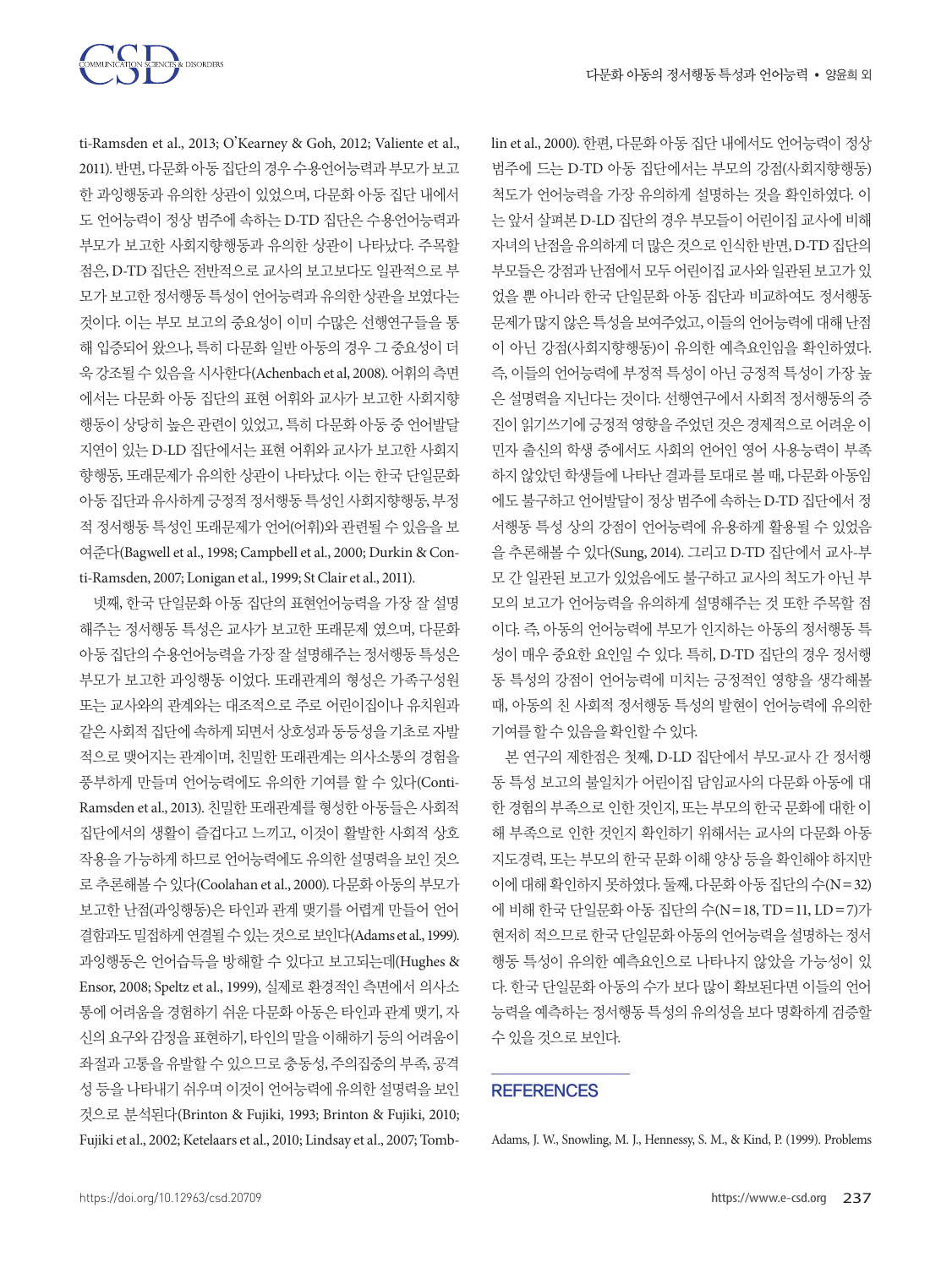

of behaviour, reading and arithmetic: assessments of comorbidity using the Strengths and Difficulties Questionnaire. *British Journal of Educational Psychology, 69*(4), 571-585.

- Ahn, J. S., Jun, S. K., Han, J. K., Noh, K. S., & Goodman, R. (2003). The development of a Korean version of the Strengths and Difficulties Questionnaire. *Journal of Korean Neuropsychiatric Assocication, 42*(1), 141-147.
- Atzaba‐Poria, N., Pike, A., & Deater‐Deckard, K. (2004). Do risk factors for problem behaviour act in a cumulative manner? an examination of ethnic minority and majority children through an ecological perspective. *Journal of Child Psychology and Psychiatry, 45*(4), 707-718.
- Achenbach, T. M., Becker, A., Döpfner, M., Heiervang, E., Roessner, V., Steinhausen, H. C., & Rothenberger, A. (2008). Multicultural assessment of child and adolescent psychopathology with ASEBA and SDQ instruments: research findings, applications, and future directions. *Journal of Child Psychology and Psychiatry, 49*(3), 251-275.
- Bagwell, C. L., Newcomb, A. F., & Bukowski, W. M. (1998). Preadolescent friendship and peer rejection as predictors of adult adjustment. *Child Development, 69*(1), 140-153.
- Becker, A. W., Hasselhorn, W., & Banaschewski, M. T., & Rothenberger, A. (2004). Validation of the parent and teacher SDQ in a clinical sample. *European Child and Adolescent Psychiatry, 13*(2), 11-16.
- Bishop, D. V., & McDonald, D. (2009). Identifying language impairment in children: combining language test scores with parental report. *International Journal of Language & Communication Disorders, 44*(5), 600-615.
- Brinton, B., & Fujiki, M. (1993). Language, social skills, and socioemotional behavior. *Language, Speech, and Hearing Services in Schools, 24*(4), 194- 198.
- Brinton, B., & Fujiki, M. (2010). *"The social stuff is everything": How social differences in development impact treatment for children with language impairment.* In A. L. Weiss (Ed.), Perspectives on individual differences affecting therapeutic change in communication disorders. New directions in communications disorders research (pp. 7-27). New York, NY US: Psychology Press.
- Bulotsky-Shearer, R. J., Dominguez, X., & Bell, E. R. (2012). Preschool classroom behavioral context and school readiness outcomes for low-income children: a multilevel examination of child-and classroom-level influences. *Journal of Educational Psychology, 104*(2), 421-438
- Byun, S. Y., & Son, K. W. (2011). A case study of children from multicultural family and it' implication to multicultural virtue research -focused on the social and emotional competency in children from multicultural family.

*Journal of Ethics Education Studies, 26,* 137-166.

- Campbell, S. B., Shaw, D. S., & Gilliom, M. (2000). Early externalizing behavior problems: toddlers and preschoolers at risk for later maladjustment. *Development and Psychopathology, 12*(3), 467-488.
- Choi, Y. J., Kim, Y. S., Sun, B. Y., Cheong, H. S., Yang, K., Lee, E. A., & Hwang, J. M. (2019). *2018 National Multicultural Family Survey.* Korean Women's development institute.
- Conti-Ramsden, G., Mok, P. L., Pickles, A., & Durkin, K. (2013). Adolescents with a history of specific language impairment (SLI): strengths and difficulties in social, emotional and behavioral functioning. *Research in Developmental Disabilities, 34*(11), 4161-4169.
- Coolahan, K., Fantuzzo, J., Mendez, J., & McDermott, P. (2000). Preschool peer interactions and readiness to learn: Relationships between classroom peer play and learning behaviors and conduct. *Journal of Educational Psychology, 92*(3), 458-465.
- Durkin, K., & Conti‐Ramsden, G. (2007). Language, social behavior, and the quality of friendships in adolescents with and without a history of specific language impairment. *Child Development, 78*(5), 1441-1457.
- Fujiki, M., Brinton, B., & Clarke, D. (2002). Emotion regulation in children with specific language impairment. *Language, Speech, and Hearing Services in Schools, 33*(2), 102-111.
- Goodman, R. (1997). The strengths and difficulties questionnaire: a research note. *Child Psychology & Psychiatry & Allied Disciplines, 38*(5), 581-586.
- Goodman, R., & Scott, S. (1999). Comparing the strengths and difficulties questionnaire and the child behavior checklist: is small beautiful?. *Journal of Abnormal Child Psychology, 27*(1), 17-24.
- Han, J., & Yim, D. (2018). Korean brief parent report measures of language development in children with vocabulary delay. *Journal of Speech-Language & Hearing Disorders, 27*(2), 69-84.
- Hart, K. I., Fujiki, M., Brinton, B., & Hart, C. H. (2004). The relationship between social behavior and severity of language impairment. *Journal of Speech, Language, and Hearing Research, 47*(3), 647-662.
- Hartup, W. W. (1992). *Peer relations in early and middle childhood.* In V. B. Van Hasselt & M. Hersen (Eds.), Handbook of social development: a lifespan perspective (pp. 257-281). New York: Plenum Press
- Hughes, C., & Ensor, R. (2008). Does executive function matter for preschoolers' problem behaviors?. *Journal of abnormal child psychology, 36*(1), 1-14.
- Im, E. J., & Jeong, M. J. (2010). Variables related to behavior problems of children with communication disorders. *Korean Journal of Communication & Disorders, 15*(1), 79-93.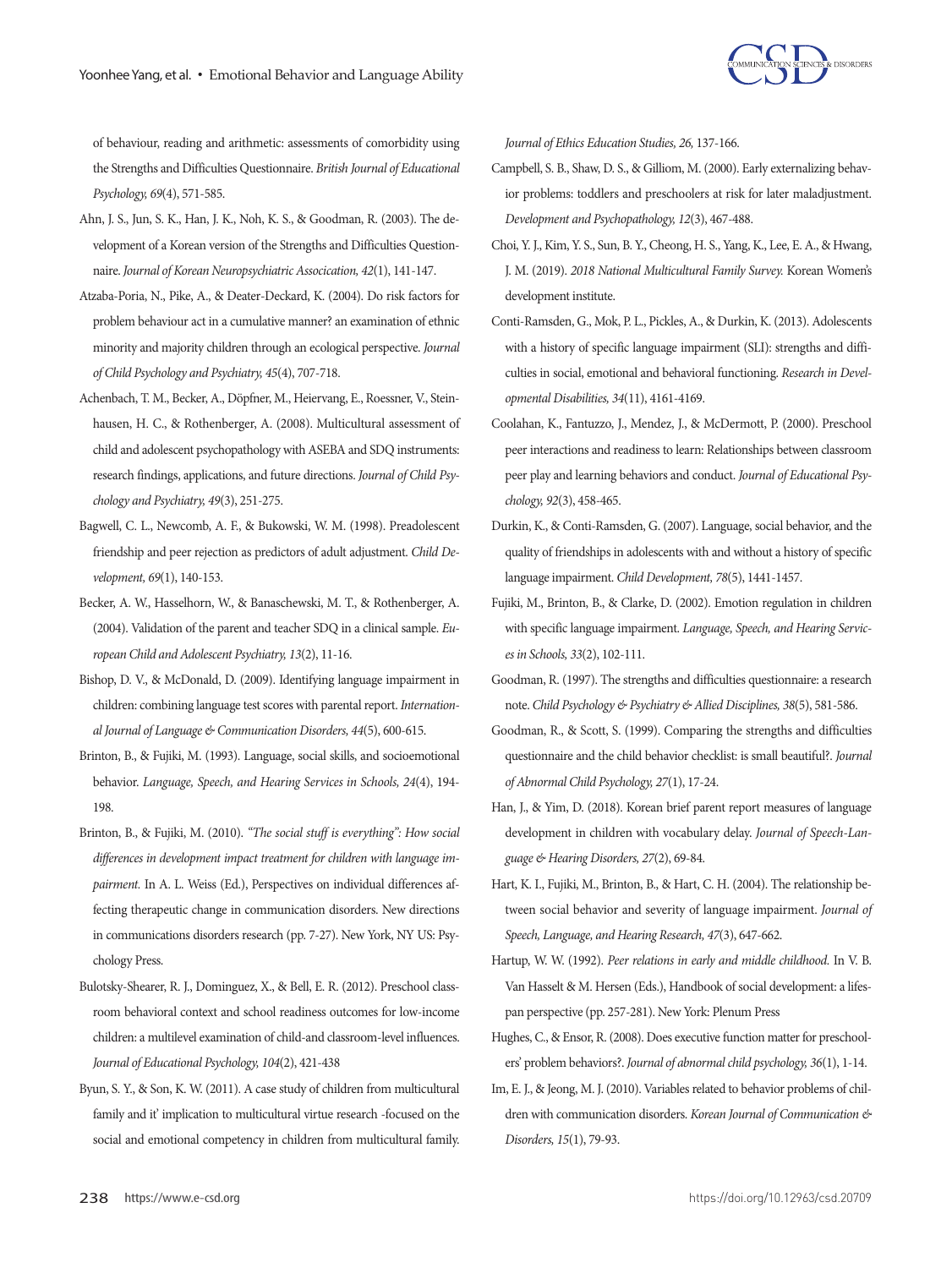- Ketelaars, M. P., Cuperus, J., Jansonius, K., & Verhoeven, L. (2010). Pragmatic language impairment and associated behavioural problems. *International Journal of Language & Communication Disorders, 45*(2), 204-214.
- Kim, H. K., Ahn, J. S., & Kim, M. H. (2012). Agreement between parent and teacher reports in clinical setting: comparing SDQ-Kr with K-CBCL. *Journal of the Korean Academy of Child and Adolescent Psychiatry, 23*(3), 127- 133.
- Kim, S. J., & Hong, C. H. (2017). The effect of discrimination experience and language problems on psychosocial adjustment in children with multi-cultural family: the moderating effect of ego-resilience and family strengths. *Korea Journal of Youth Studies, 24*(1), 195-211.
- Kim, Y. T., Hong, G. H., Kim, K. H., Jang, H. S., & Lee, J. Y. (2009). *Receptive & expressive vocabulary test (REVT).* Seoul: Seoul Community Rehabilitation Center.
- Kim, Y. T., Sung, T. J., & Lee, Y. K. (2003). *Preschool Receptive-Expressive Language Scale (PRES).* Seoul: Seoul Welfare Center for People with Disabilities.
- Lee, S. Y., & Choi, J. A. (2012). A comparison study of parent and teacher ratings on protective factors and behavioral concerns of young children from multicultural families. *Journal of Educational Studies, 43*(3), 59-84.
- Lee, E. J., & Oh, S. J. (2019). Association between pragmatic language competence and emotional/behavioral outcomes of 3rd graders in elementary school. *Communication Sciences & Disorders, 24*(4), 906-924.
- Lindsay, G., Dockrell, J. E., & Strand, S. (2007). Longitudinal patterns of behaviour problems in children with specific speech and language difficulties: child and contextual factors. *British Journal of Educational Psychology, 77*(4), 811-828.
- Lonigan, C. J., Bloomfield, B. G., Anthony, J. L., Bacon, K. D., Phillips, B. M., & Samwel, C. S. (1999). Relations among emergent literacy skills, behavior problems, and social competence in preschool children from low-and middle-income backgrounds. *Topics in Early Childhood Special Education, 19*(1), 40-53.
- Minke, K. M., Sheridan, S. M., Kim, E. M., Ryoo, J. H., & Koziol, N. A. (2014). Congruence in parent-teacher relationships: the role of shared perceptions. *The Elementary School Journal, 114*(4), 527-546.
- Mitsis, E. M., McKAY, K. E., Schulz, K. P., Newcorn, J. H., & Halperin, J. M. (2000). Parent–teacher concordance for DSM-IV attention-deficit/hyperactivity disorder in a clinic-referred sample. *Journal of the American Academy of Child & Adolescent Psychiatry, 39*(3), 308-313.
- Montroy, J. J., Bowles, R. P., Skibbe, L. E., & Foster, T. D. (2014). Social skills and problem behaviors as mediators of the relationship between behavioral self-regulation and academic achievement. *Early Childhood Research Quarterly, 29*(3), 298-309.
- Moon, S. B., & Byun, C. J. (2003). *Korean Kaufman assessment battery for children (K-ABC).* Seoul: Hakjisa.
- O'Kearney, R., & Goh, S. (2012). Emotional and behavioural outcome for children with early communication difficulties: evidence from the longitudinal study of Australian children (LSAC). *Neuropsychiatrie de l'Enfance et de l'Adolescence, 60*(5), S166.
- Rose‐Krasnor, L. (1997). The nature of social competence: a theoretical review. *Social Development, 6*(1), 111-135.
- Speltz, M. L., DeKlyen, M., Calderon, R., Greenberg, M. T., & Fisher, P. A. (1999). Neuropsychological characteristics and test behaviors of boys with early onset conduct problems. *Journal of Abnormal Psychology, 108*(2), 315-325.
- St Clair, M. C., Pickles, A., Durkin, K., & Conti-Ramsden, G. (2011). A longitudinal study of behavioral, emotional and social difficulties in individuals with a history of specific language impairment (SLI). *Journal of Communication Disorders, 44*(2), 186-199.
- Sung, Y. (2014). Differential effect of social-emotional behaviors on academic achievement of language-minority students. *Child & Youth Care Forum, 43*(3), 393-416.
- Thijs, J., & Verkuyten, M. (2017). *Promoting positive self-esteem in ethnic minority children: the role of school and classroom context.* In N. J. Carbera & B. Leyendecker (Eds.), Handbook on Positive Development of Minority Children and Youth (pp. 325-342). Cham: Springer.
- Tomblin, J. B., Zhang, X., Buckwalter, P., & Catts, H. (2000). The association of reading disability, behavioral disorders, and language impairment among second-grade children. *The Journal of Child Psychology and Psychiatry and Allied Disciplines, 41*(4), 473-482.
- Valiente, C., Eisenberg, N., Haugen, R. G., Spinrad, T. L., Hofer, C., Liew, J., & Kupfer, A. (2011). Children's effortful control and academic achievement: Mediation through social functioning. *Early Education & Development, 22*(3), 411-433.
- Zadeh, Z. Y., Im-Bolter, N., & Cohen, N. J. (2007). Social cognition and externalizing psychopathology: an investigation of the mediating role of language. *Journal of Abnormal Child Psychology, 35*(2), 141-152.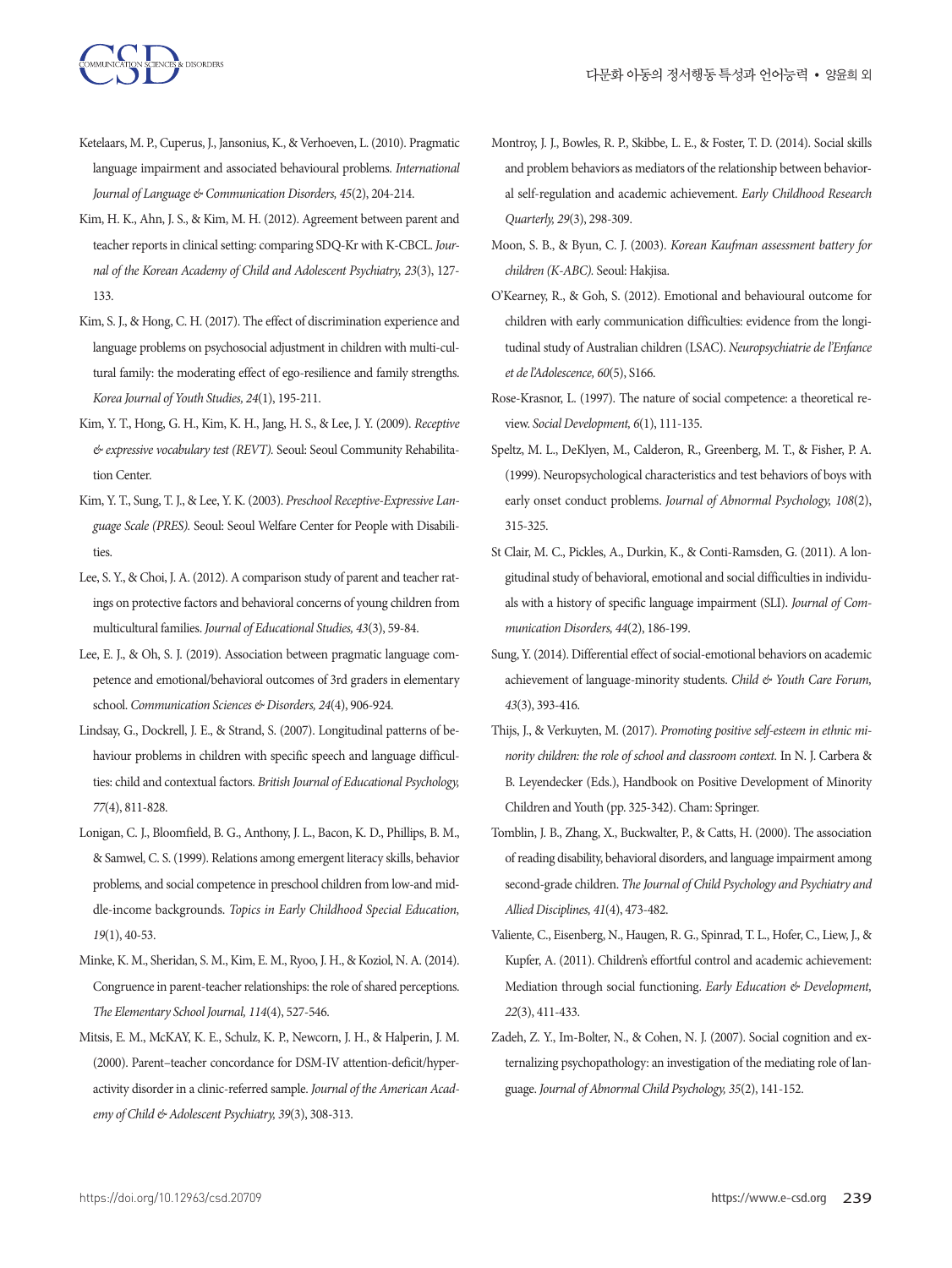**Appendix 1.** The strengths and difficulties questionnaire (SDQ-Kr, Ahn et al., 2003)

| Coding No. | 평가일 (YY.MM.DD) |               |
|------------|----------------|---------------|
| 아동이름 (성별)  | 생년월일 (C.A)     |               |
| 정보제공자 이름   | 아동과의 관계        | 브<br>기타(<br>모 |

| 구분             | 하위분류 |         | 내용                                           | 전혀<br>아니다 | 다소<br>그렇다 | 분명히<br>그렇다 |
|----------------|------|---------|----------------------------------------------|-----------|-----------|------------|
| $\mathbf{1}$   | 강점   | 사회지향행동  | 다른 사람의 감정을 배려한다.                             |           |           |            |
| 2              | 난점   | 과잉행동    | 차분하지 않고, 부산하며, 오랫동안 가만히 있지 못한다.              |           |           |            |
| 3              | 난점   | 정서증상    | 자주 두통이나 복통을 호소하거나 몸이 아프다고 한다.                |           |           |            |
| $\overline{4}$ | 강점   | 사회지향행동  | 간식, 장난감, 또는 연필 등을 기꺼이 다른 아이들과 함께 나눈다.        |           |           |            |
| 5              | 난점   | 행동문제    | 자주 분노발작을 보이거나, 불같이 성질을 부린다.                  |           |           |            |
| 6              | 난점   | 또래문제    | 주로 홀로 있고, 혼자서 노는 편이다.                        |           |           |            |
| $\overline{7}$ | 난점   | 행동문제(역) | 일반적으로 순종적이고, 평소에 어른이 시키는 대로 한다.              |           |           |            |
| 8              | 난점   | 정서증상    | 걱정이 많고, 종종 근심스러워 보인다.                        |           |           |            |
| 9              | 강점   | 사회지향행동  | 누군가가 다치거나, 몸 상태가 나쁘거나, 아파 보이면 도움을 준다.        |           |           |            |
| 10             | 난점   | 과잉행동    | 언제나 안절부절 못하고 꼼지락거린다.                         |           |           |            |
| 11             | 난점   | 또래문제(역) | 적어도 한 명 이상의 절친한 친구가 있다.                      |           |           |            |
| 12             | 난점   | 행동문제    | 다른 아이들에게 종종 싸움을 걸거나, 괴롭힌다. (때리기, 위협하기, 빼앗기). |           |           |            |
| 13             | 난점   | 정서증상    | 자주 불행해 보이고, 낙담하며, 눈물이 고인다.                   |           |           |            |
| 14             | 난점   | 또래문제(역) | 대체로 다른 아이들이 내 자녀를 좋아하다.                      |           |           |            |
| 15             | 난점   | 과잉행동    | 쉽게 주의가 분산되고 집중력이 산만하다.                       |           |           |            |
| 16             | 난점   | 정서증상    | 낯선 상황에서는 불안해지거나 안 떨어지려 하고, 쉽사리 자신감을 잃는다.     |           |           |            |
| 17             | 강점   | 사회지향행동  | 자신보다 어린 아등들에게 친절하다.                          |           |           |            |
| 18             | 난점   | 행동문제    | 종종 거짓말을 하거나 속인다.                             |           |           |            |
| 19             | 난점   | 또래문제    | 다른 아이들에게 놀림을 받거나 괴롭힘을 당한다.                   |           |           |            |
| 20             | 강점   | 사회지향행동  | 자주 부모나 선생님, 또는 다른 아이들을 자진해서 돕는다.             |           |           |            |
| 21             | 난점   | 과잉행동(역) | 곰곰이 생각한 다음에 행동한다.                            |           |           |            |
| 22             | 난점   | 행동문제    | 가정이나 학교 또는 어떤 곳에서 훔친다.                       |           |           |            |
| 23             | 난점   | 또래문제    | 또래 아이들보다 어른들과 더 잘 지낸다.                       |           |           |            |
| 24             | 난점   | 정서증상    | 두려움이 많고 무서움을 잘 탄다.                           |           |           |            |
| 25             | 난점   | 과잉행동(역) | 주어진 일을 끝까지 마치고, 주의력을 잘 유지한다.                 |           |           |            |